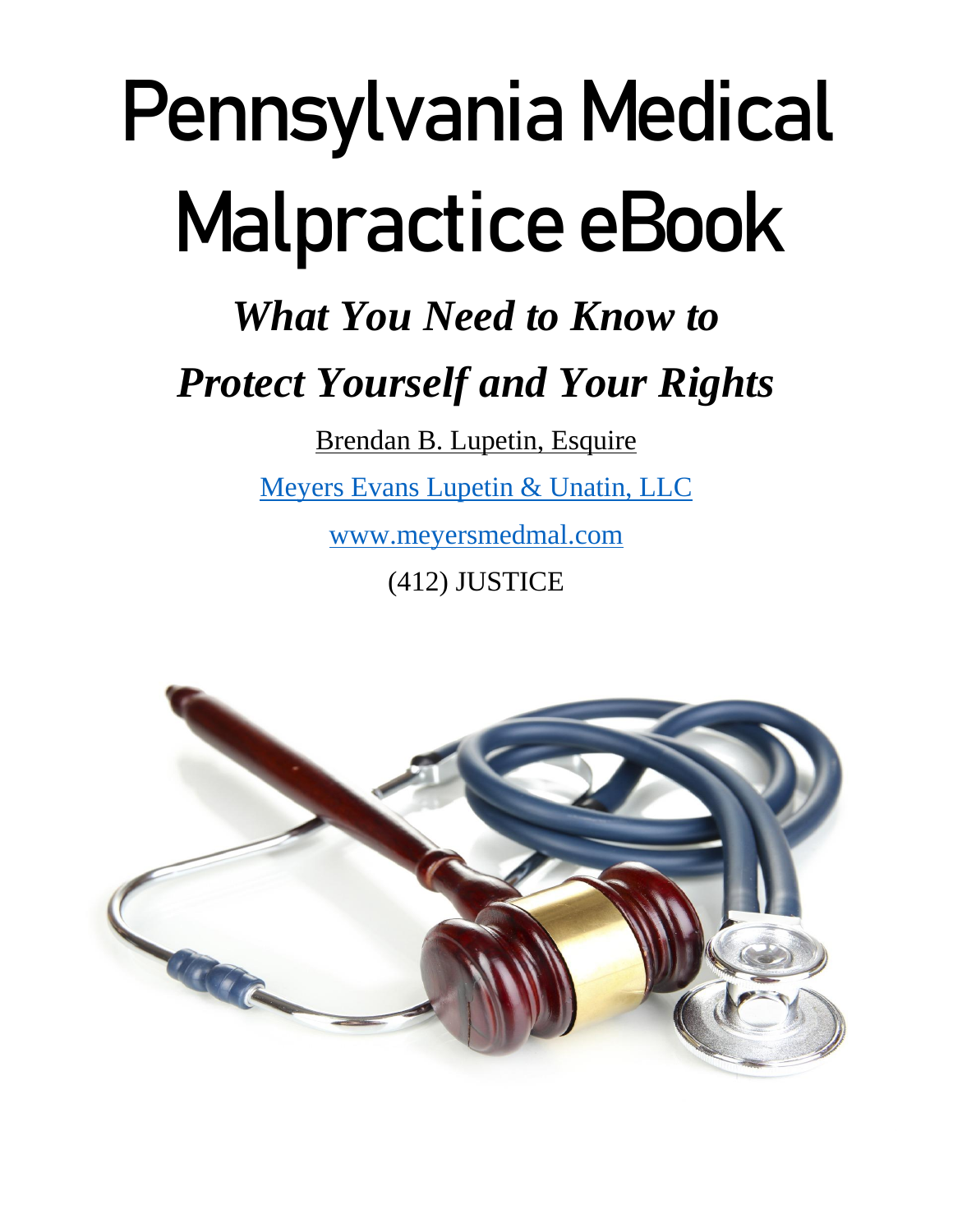#### INTRODUCTION

We hope this free eBook will serve as a resource for anyone interested in learning about the basics of Pennsylvania Medical Malpractice Lawsuits. When a terrible outcome happens from medical care a common source of anxiety comes from wondering whether it should have been prevented and, if so, what rights and options the injured person or family has. We hope this eBook will answer some of those questions.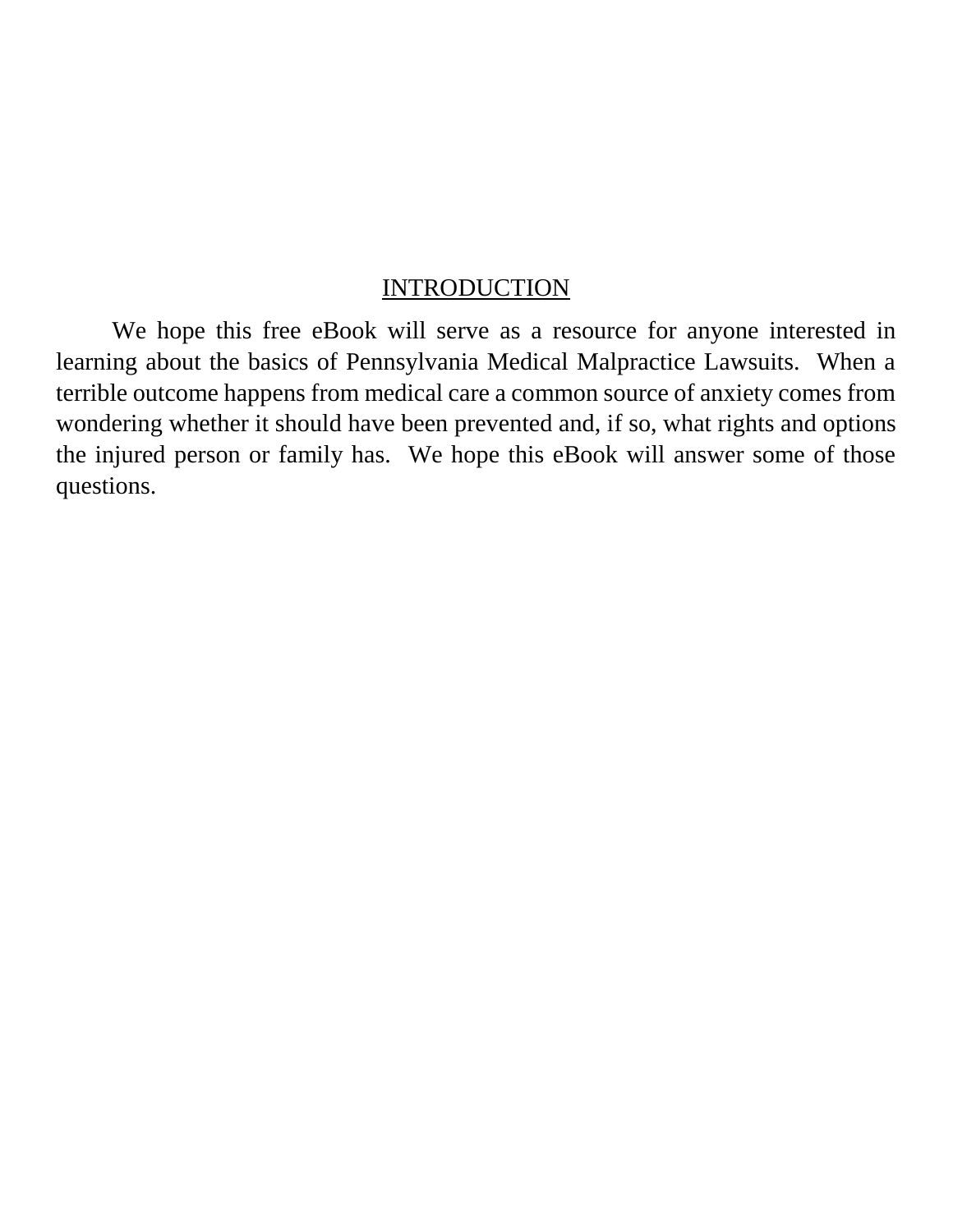#### **DISCLAIMER**

This, "Pennsylvania Medical Malpractice eBook What You Need to Know to Protect Yourself and Your Rights," is authored by Brendan B. Lupetin, an attorney and partner with the law firm of [Meyers Evans Lupetin & Unatin, LLC,](http://www.meyersmedmal.com/) whose principal office is located in Pittsburgh, Pennsylvania.

The information provided is for general informational purposes only and is not a substitute for professional legal advice based on your individual circumstances and the particular laws of your jurisdiction. Laws change frequently and may have changed since this book was authored, therefore Brendan Lupetin and Meyers Evans Lupetin & Unatin, LLC, cannot warrant that all representations are correct.

You should always consult with an attorney directly before making legal decisions concerning your own unique legal issues. The offer of the information in this eBook does not create an attorney client relationship. An attorney/client relationship with attorney Lupetin or this law firm can only be formed by executing a written contract with Brendan Lupetin or Meyers Evans Lupetin & Unatin, LLC, that is signed by the client and a representative of the firm.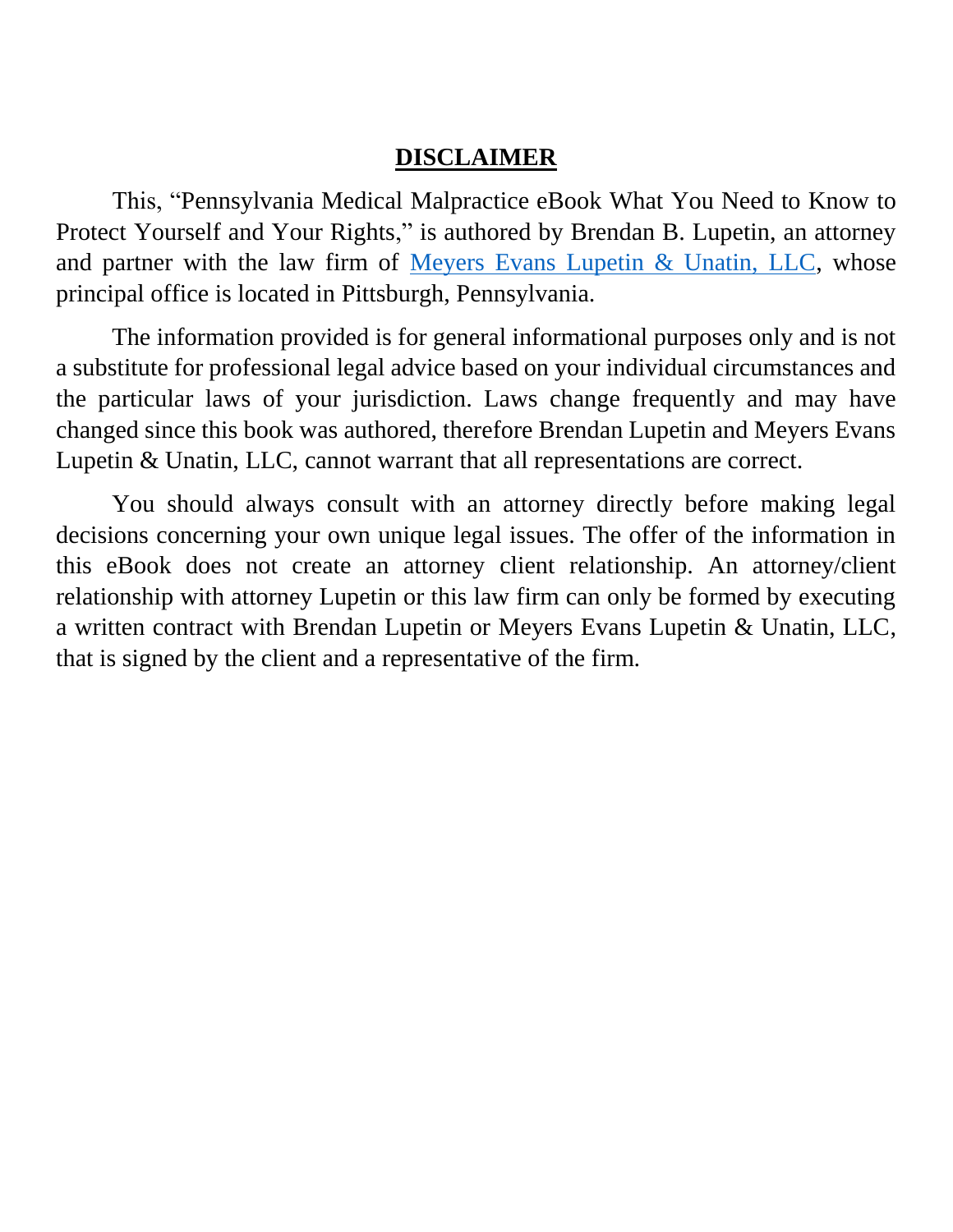### TABLE OF CONTENTS

| The Eight Most Common Types of Medical Malpractice3               |
|-------------------------------------------------------------------|
|                                                                   |
|                                                                   |
| What Damages are Available for Medical Malpractice?9              |
|                                                                   |
| How Do You Know if YOU Have a Valid Medical Malpractice Claim? 14 |
| How to Prevent Medical Malpractice and Protect Your Rights 15     |
| The 3 Keys to Picking the Best Medical Malpractice Lawyer 18      |
| for YOUR Case                                                     |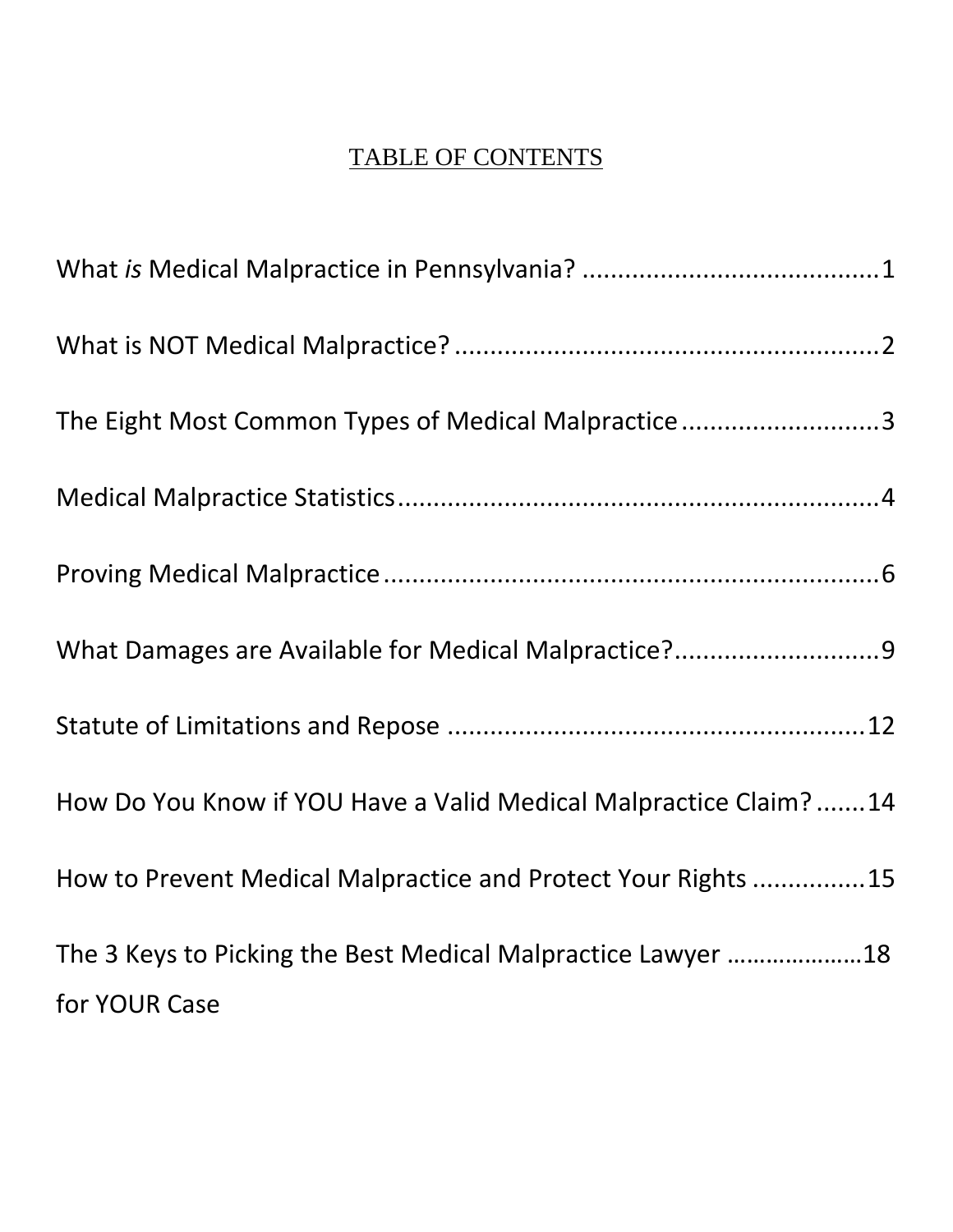# <span id="page-4-0"></span>What *is* Medical Malpractice in Pennsylvania?



Medical malpractice is when a hospital, doctor, nurse or other healthcare organization or provider provides substandard medical care that causes injury or death to a patient. In short, it is when a doctor, nurse or hospital doesn't do their job and, as a result, someone gets hurt or dies.

#### **Healthcare Provider Malpractice**

The law in Pennsylvania requires healthcare providers like doctors and

nurses to have the same knowledge and skill and use the same care when treating a patient. This is called the standard of care.

This is the standard that medical professionals in Pennsylvania must meet in order to provide safe care to patients. When a doctor or nurse's knowledge, skill or care of a patient falls below the required patient care standard and as a result the patient is harmed – that is medical malpractice.



#### **Hospital Malpractice**

Healthcare institutions like hospitals can be held liable for medical malpractice. healthcare institution is directly liable to the patient if it violates one of the duties it owes to the patient to ensure the patient's safety. The law in Pennsylvania requires hospitals and other medical institutions to uphold 4 patient safety duties.

Duty #1 - Maintain safe and adequate facilities and equipment.

Duty #2 – Hire and staff only competent healthcare personnel.

Duty #3 – Oversee all healthcare personnel within its walls for patient safety.

Duty #4 – Have in place and enforce rules and policies that ensure quality care for patients.

If a hospital violates any of these rules and, as a result, a patient is harmed or dies, then the hospital is directly liable to the patient for medical malpractice.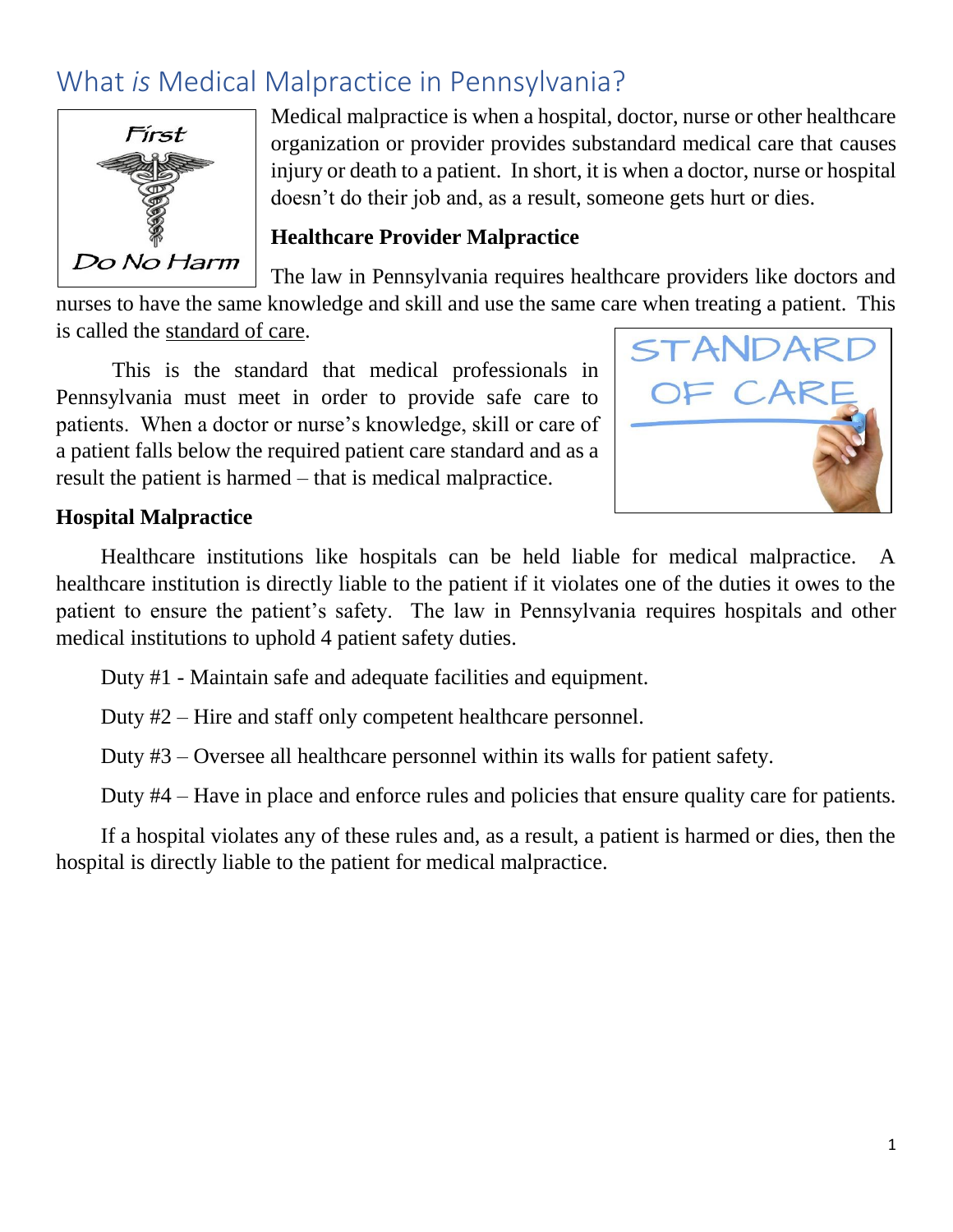# <span id="page-5-0"></span>What is NOT Medical Malpractice?

As important as it is to know what medical malpractice is, it is also important to know what medical malpractice is not. The fact is, that most healthcare, even a poor outcome, is NOT medical malpractice. Also, in our experience, *most* doctors and nurses have the best intentions for their patients. But because the stakes are so high in medicine, it is common for patients or their families to wonder if a poor outcome was preventable. The following is a list of common occurrences that people think might be medical malpractice but is not.

- 1. A bad or unusual outcome of medical care or a surgery.
- 2. A healthcare provider says they are sorry for the outcome.
- 3. A healthcare provider treats a patient with disrespect or with a lack of bedside manner.
- 4. The patient is unhappy with the results or outcome.
- 5. When a healthcare provider is unable to cure or fix the patient.
- 6. A subsequent treating doctor or nurse voices dissatisfaction with the prior medical provider.
- 7. Medical care was recommended or provided which the patient or patient's family, in hindsight, disagreed with.
- 8. A legitimate mistake was made but it did not actually cause any harm.
- 9. There are errors in or information is missing from the medical records.

Additionally, because of how difficult medical malpractice claims are to win for the patient combined with how expensive they are, many claims that technically could be considered medical malpractice cannot be handled because the care at issue is defensible and/or the injuries are not significant enough to warrant the risk and costs.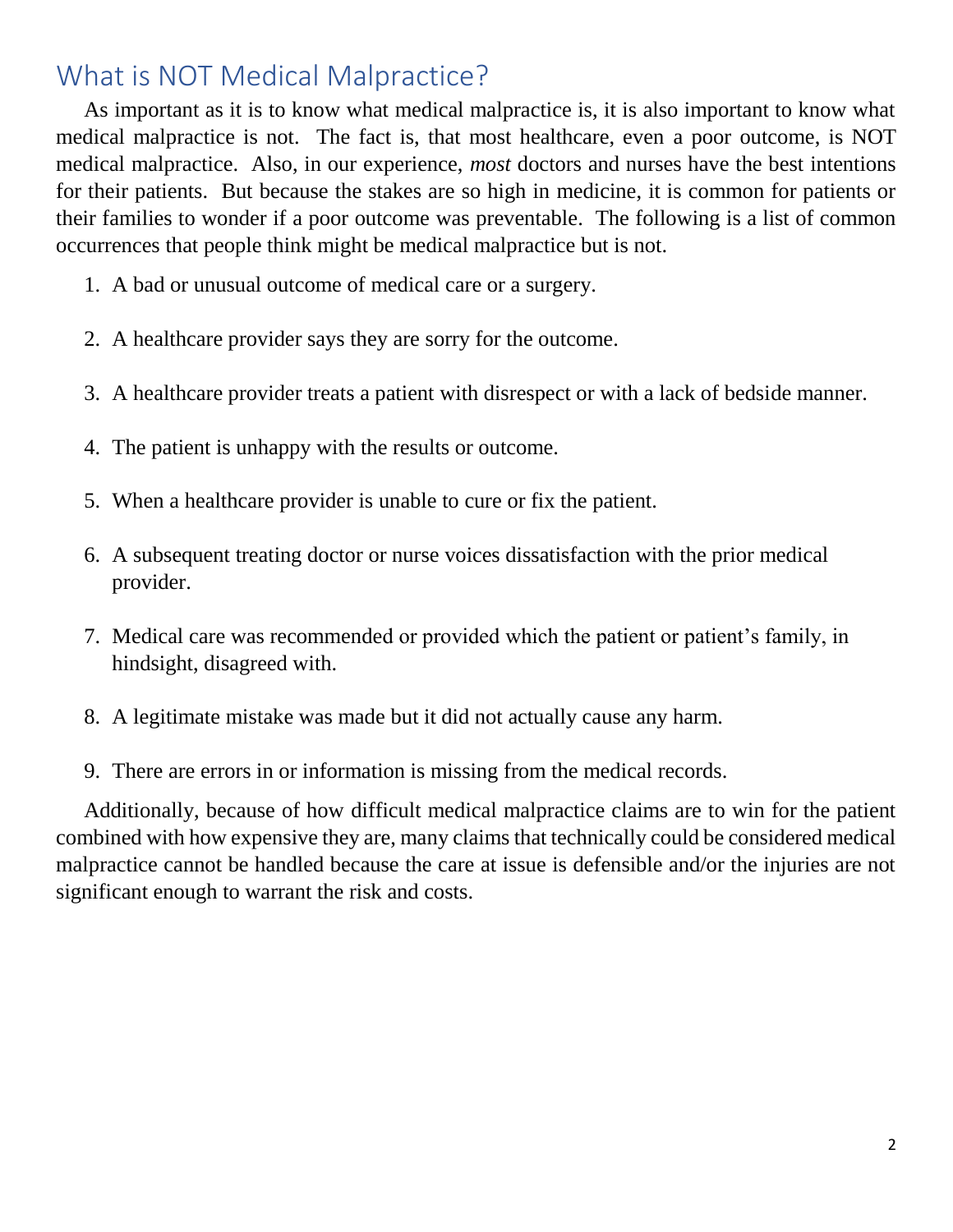# <span id="page-6-0"></span>The Eight Most Common Types of Medical Malpractice

In our experience, there are the Eight Most Common Types of Medical Malpractice:

- 1. **Misdiagnosis** When the healthcare provider fails to diagnose the correct illness or condition.
- 2. **Delayed Diagnosis** When the correct diagnosis should have been made earlier and the delay caused harm to the patient.
- 3. **Failure or Improper Treatment** When the healthcare provider makes the right diagnosis but fails to treat the condition or recommends the wrong treatment.



- 4. **Surgical Errors** When a surgeon causes the patient harm during surgery due to negligence. There are many common surgical errors. They include unintentionally cutting a nerve or blood vessel during surgery, anesthesia errors, operating on the wrong body part, or leaving a sponge or instrument inside the body.
- 5. **Medication & Prescription Mistakes** When a doctor or nurse or pharmacist causes the patient to be given the wrong medication, the wrong dose of medication or no medication when they need it and, as a result, the patient suffers injury.
- 6. **Instruments Left in Patients** It is often malpractice when a medical instrument like a sponge is inadvertently left in the patient following a surgery.
- 7. **Birth Injury** Birth injury malpractice may occur in many forms. The obstetrician's prenatal care may have been inadequate, even though the mother sought treatment to ensure her own health and her unborn baby's health. Negligence can also occur during childbirth, or in the period immediately following delivery, resulting in injuries to mom or baby. If those injuries were preventable, medical malpractice likely took place.
- 8. **No Consent & Lack of Informed Consent** Doctors are required to inform the patient of all the risks associated with a given procedure or medical treatment before gaining the patient's consent for the medical care. This is called informed consent. A physician who proceeds with a procedure or treatment without the patient's informed consent is liable for all injuries caused by that procedure or treatment, regardless of whether the procedure is performed or the treatment is administered with the proper skill and care.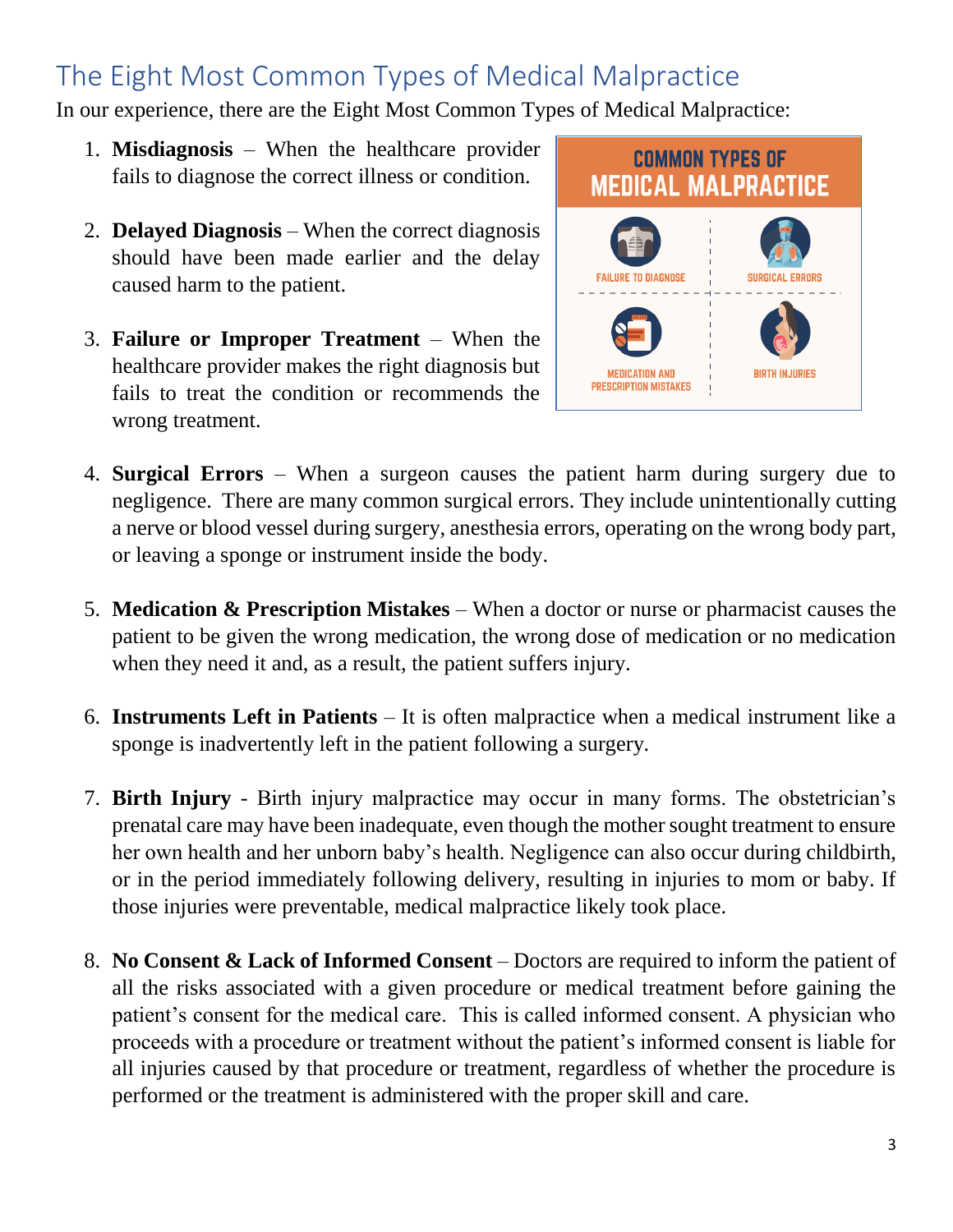# <span id="page-7-0"></span>Medical Malpractice Statistics

We place our trust in our doctors, nurses and hospitals to help not hurt us and our loved ones. For the most part, this trust is warranted and important for ensuring we get the care and treatment we need. But it is also important to be aware that the medical industry is far from perfect so that we advocate to get the best care possible. These sobering statistics provide a view of the darker side of medicine in the United States:

#### **Medical negligence is the third leading cause of death in the United States.**

A report published in *[The British Medical](https://www.hopkinsmedicine.org/news/media/releases/study_suggests_medical_errors_now_third_leading_cause_of_death_in_the_us)  [Journal](https://www.hopkinsmedicine.org/news/media/releases/study_suggests_medical_errors_now_third_leading_cause_of_death_in_the_us)* conducted by doctors from Johns Hopkins found that medical negligence is the third leading cause of death in the U.S. behind only heart disease and cancer. Patient safety experts have calculated that more than 250,000 deaths per year are due to medical error in the U.S. The experts who conducted the study noted, that "diagnostic errors, medical mistakes and the absence of safety nets"

#### **Despite the danger – Medical Malpractice Claims are Dropping**

[Data obtained from the National Practitioner Data Bank](http://truecostofhealthcare.org/malpractice_statistics/) reveals that the number of medical malpractice lawsuits are decreasing. Since 2001 there has been an unquestionable drop in the total number of paid medical malpractice claims against health care professionals including physicians in the U.S. The amount spent on these claims has dropped significantly as well.



For example, there were just over 16,000 paid medical malpractice claims against doctors in 2001. By 2016 that number had dropped to below 8500 which is nearly a 50% drop in 16 years. The amount paid on these claims dropped by about 23% during that time.

#### **Medical Malpractice Claims are Dropping in Pennsylvania Too**

According to the [Pennsylvania Judicial System,](http://www.pacourts.us/assets/files/setting-2929/file-7458.pdf?cb=656af3) Medical malpractice claims have declined considerably in Pennsylvania since 2001. In 2000 – 2002 there were, on average, 2,733 medical malpractice filings in Pennsylvania. The number of medical malpractice filings in Pennsylvania has dropped every year since to an all-time low in 2017 of 1,449. This trend is due in large part to so called "Tort Reform" laws that were enacted in Pennsylvania in the early 2000s.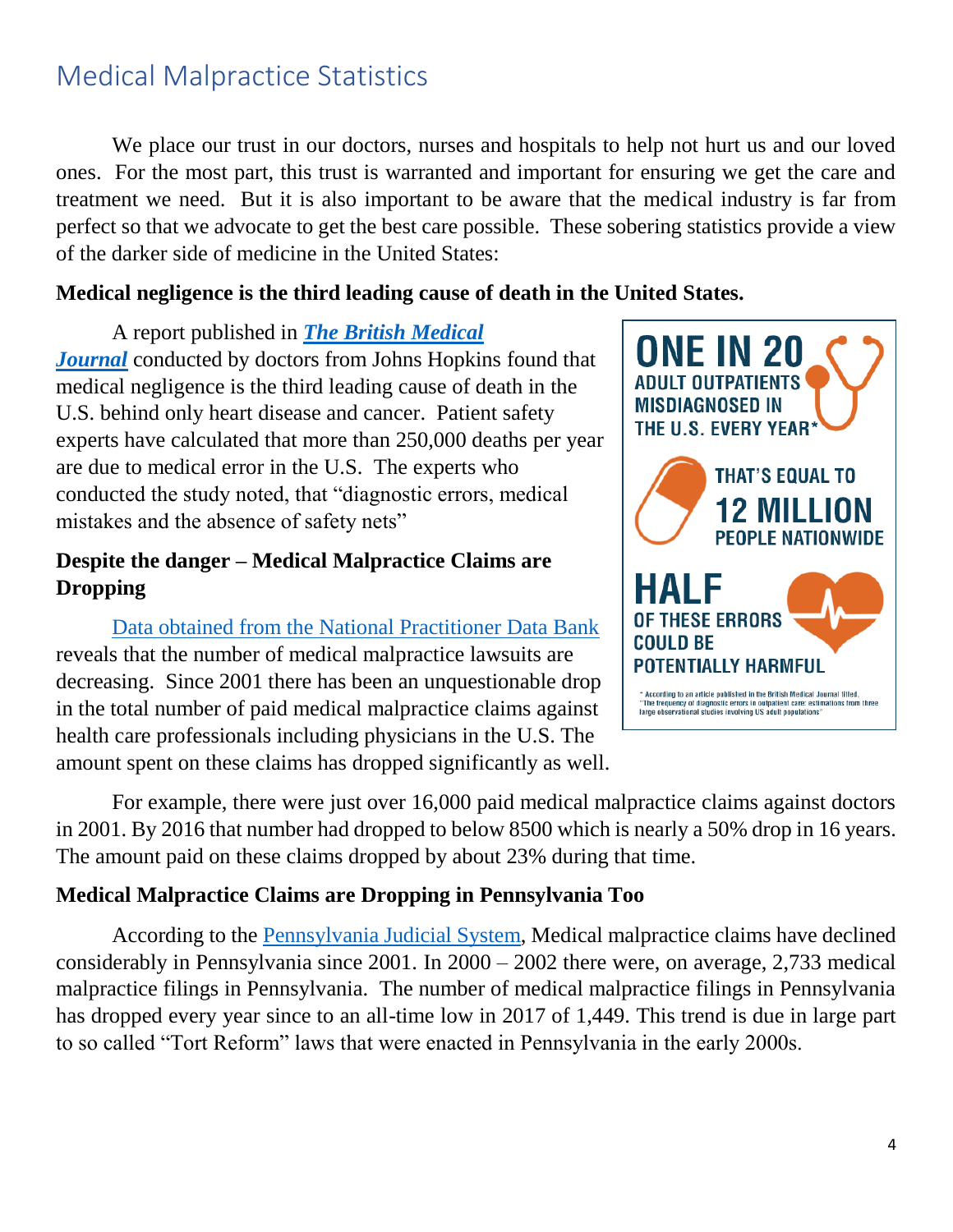#### **Injured Patients and the Families of Deceased Patients Face an Up-Hill Battle in Court**

Statistics published by the [Pennsylvania Judicial System](http://www.pacourts.us/assets/files/setting-771/file-7457.pdf?cb=e4f49b) show that in 2017, nearly 80% of medical malpractice lawsuits jury trials resulted in a verdict for the doctor or hospital. Only 13% of verdicts for the patient were more than \$500,000. To be fair, these statistics do not account for the majority of medical malpractice lawsuits that were settled before going to trial.

#### **Many Doctors Have Little Expectation of Ever Being Sued**

According to a [2017 Medscape Malpractice Report,](https://www.medscape.com/slideshow/2017-malpractice-report-6009206#2) While most physicians will at some point be named in a lawsuit, few anticipate legal action — even if they've appeared in court in the past. In the aforementioned Medscape report, 29 percent of respondents claimed to be surprised by said lawsuits, while 58 percent referred to themselves as very surprised.

#### **Most physicians who have been sued have been sued more than once.**

Also reported in the [Medscape report,](https://www.medscape.com/slideshow/2017-malpractice-report-6009206#2) among doctors sued for malpractice, the majority have faced legal action on at least two occasions. Primary care physicians and surgeons are the most likely to be named in multiple lawsuits.

#### **Most physicians think medical malpractice cases are unwarranted.**

Don't expect to go up against a medical professional who empathizes with your case or is willing to admit to making a mistake. In Medscape's 2017 survey, a whopping 89 percent of physicians claimed that the lawsuits in which they'd been targeted were unwarranted.

#### **Most doctors beat around the bush or fail to apologize for medical errors.**

The journal *[BMJ Quality and Safety](https://qualitysafety.bmj.com/content/25/10/787?sid=6d3cae45-120b-42d9-8c97-bd1ede3f334b)* reveals that over 70 percent of physicians would offer limited apologies (or none at all) in the wake of medical errors. Furthermore, many would be reluctant to disclose errors in the first place. In the Medscape study cited earlier, most respondents claimed that apologies would make little difference in lawsuit outcomes.

#### **Burnout plays a huge role in medical errors.**

A recent **[Stanford](https://med.stanford.edu/news/all-news/2018/07/medical-errors-may-stem-more-from-physician-burnout.html)** study links physician burnout to errors in the medical industry, with 55 percent of respondents admitting to suffering symptoms of burnout. Those dealing with burnout are far more likely to experience self-reported errors, even after adjusting for specialty and hours worked.

#### **Americans trust medicine more than most institutions.**

Trust in institutions has been falling for years, but most people still trust doctors more than they trust the media or politicians. In fact, **[34 percent of Americans](https://www.nytimes.com/2018/01/23/upshot/do-you-trust-the-medical-profession.html)** admit to holding great trust in medical leaders. Still, this remains alarming in light of past studies, which indicate that over three-quarters of Americans once trusted their doctors.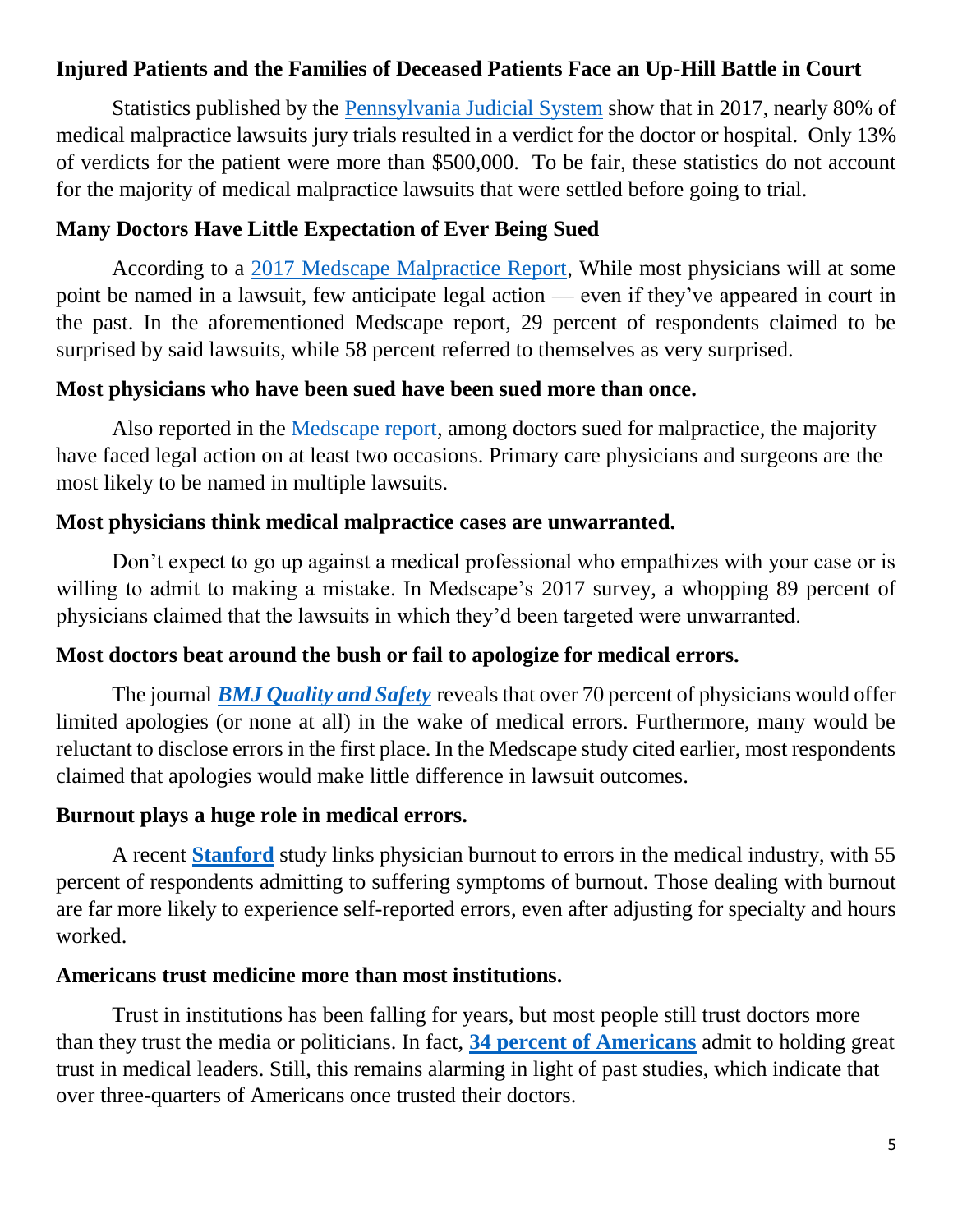### <span id="page-9-0"></span>Proving Medical Malpractice

The bare minimum required to prove a medical malpractice claim requires a patient to establish: 1. The healthcare provider undertook and had a duty to care for the patient; 2. The healthcare provider violated that duty i.e. deviated from the standard of care and was negligence; 3. The healthcare provider's negligence was an actual cause of harm to the patient; and 4. Harm in the form of injury or death.

#### 1. **Was there a Duty of Care?**

To make out a viable medical malpractice claim the patient must prove that a doctor-patient relationship existed at the time of the events in question. Generally, any time a doctor or nurse or in the course of their business treats or provides medical care or advice to a patient the duty to provide reasonable care exists. In most instances, the patient's medical records prove which healthcare providers rendered care and in turn owed a duty of reasonable care to the patient.



A patient will not be able to establish a claim of medical malpractice if the doctor or nurse can show that the doctor-patient relationship had terminated before the events in question or never existed in the first place.



#### **2. Was it Medical Negligence?**

Once you have proven duty of care, the next step is to determine whether there was a breach of the standard of care i.e. whether the healthcare provider not as careful or skillful as they should have been under the circumstances. In Pennsylvania, A doctor must have the same knowledge and skill and use the same care normally used in the medical profession. A doctor whose care falls below this standard of care is negligent.

Additionally, Pennsylvania requires doctors to use current skills and knowledge in their care of patients. In other words, a doctor must have up-to-date medical skills and knowledge, and if he or she fails to keep current or fails to use current knowledge in the medical treatment of the patient, the physician is negligent. An example would be the development of a new surgical technique which provides greater safety and better outcomes for patients. If a doctor performed a surgery on a patient using an out-of-date technique and not the current, best technique and injured that patient, the doctor would be negligent.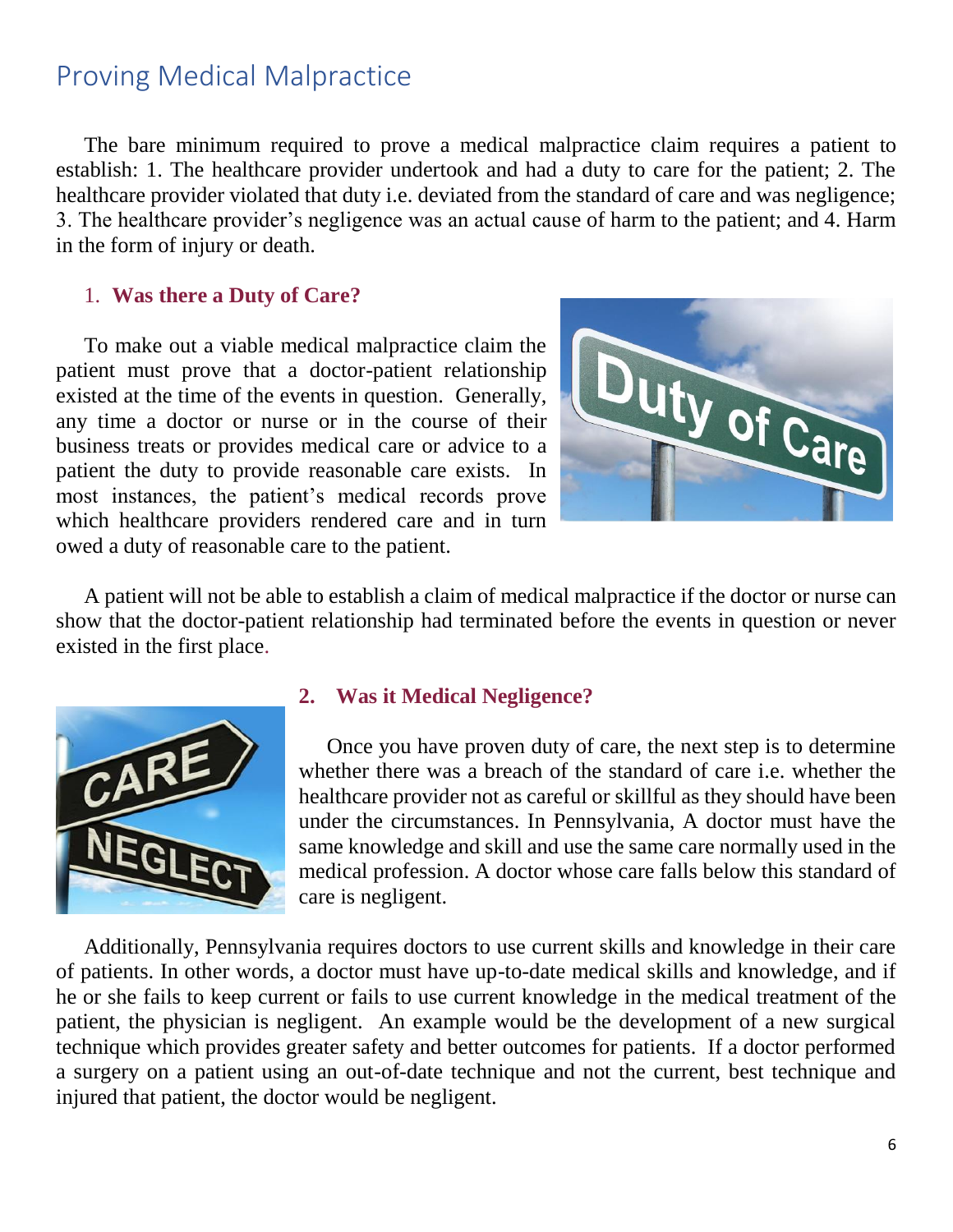#### **3. Did the Negligence Cause Harm?**

In order to succeed in a medical malpractice claim, the patient must prove that the negligence caused actual harm to the patient. If there was negligence but it had nothing to do with the patient's injury, then the claim fails.

In Pennsylvania, there are two ways in which causation can be established: 1. Factual Causation; and 2. Increased Risk of Harm.

#### *Factual Causation*

Negligence is a factual cause of the patient's harm when the harm would not have occurred "but for" the conduct. To be a factual cause, the conduct must have been an actual, real factor in causing the harm, even if the result is unusual or unexpected.



One interesting point is that to be a factual cause, the defendant's actions do *not* have to be the *only* factual cause. The fact that some other causes combine with the negligence of the defendant in producing an injury does not relieve the defendant from liability as long as his or her own negligence is a factual cause of the injury. An example would be where a patient slipped and broke their leg and developed a dangerous condition called compartment syndrome (when pressure within the muscles builds to dangerous levels). If left untreated this condition will lead to the death of the patient's muscle and nerves and potentially require amputation. If a doctor cares for this patient but fails to recognize in time that compartment syndrome is present and the patient suffers injury from the delay as a result, the doctor can be said to have been a cause of the harm but not the only cause of the harm. Although the original injury and the compartment syndrome combined to cause the injury, the doctor's negligence is a legal cause and damages may be awarded.

#### *Increased Risk of Harm*

When a healthcare provider acts negligently but it is impossible to state with 100% certainty what injury was caused thereby, the increased risk of harm standard may apply for Pennsylvania medical malpractice claims. One of the great Court holdings on this point states, "When a defendant's negligent action or inaction has effectively terminated a person's chance of survival, it does not lie in the defendant's mouth to raise conjectures as to the measure of the chances that he has put beyond the possibility of realization. If there was any substantial possibility of survival and the defendant has destroyed it, he is answerable. It is rarely possible to demonstrate to an absolute certainty what would have happened in circumstances that the wrongdoer did not allow to come to pass." In short, Pennsylvania recognizes that it is often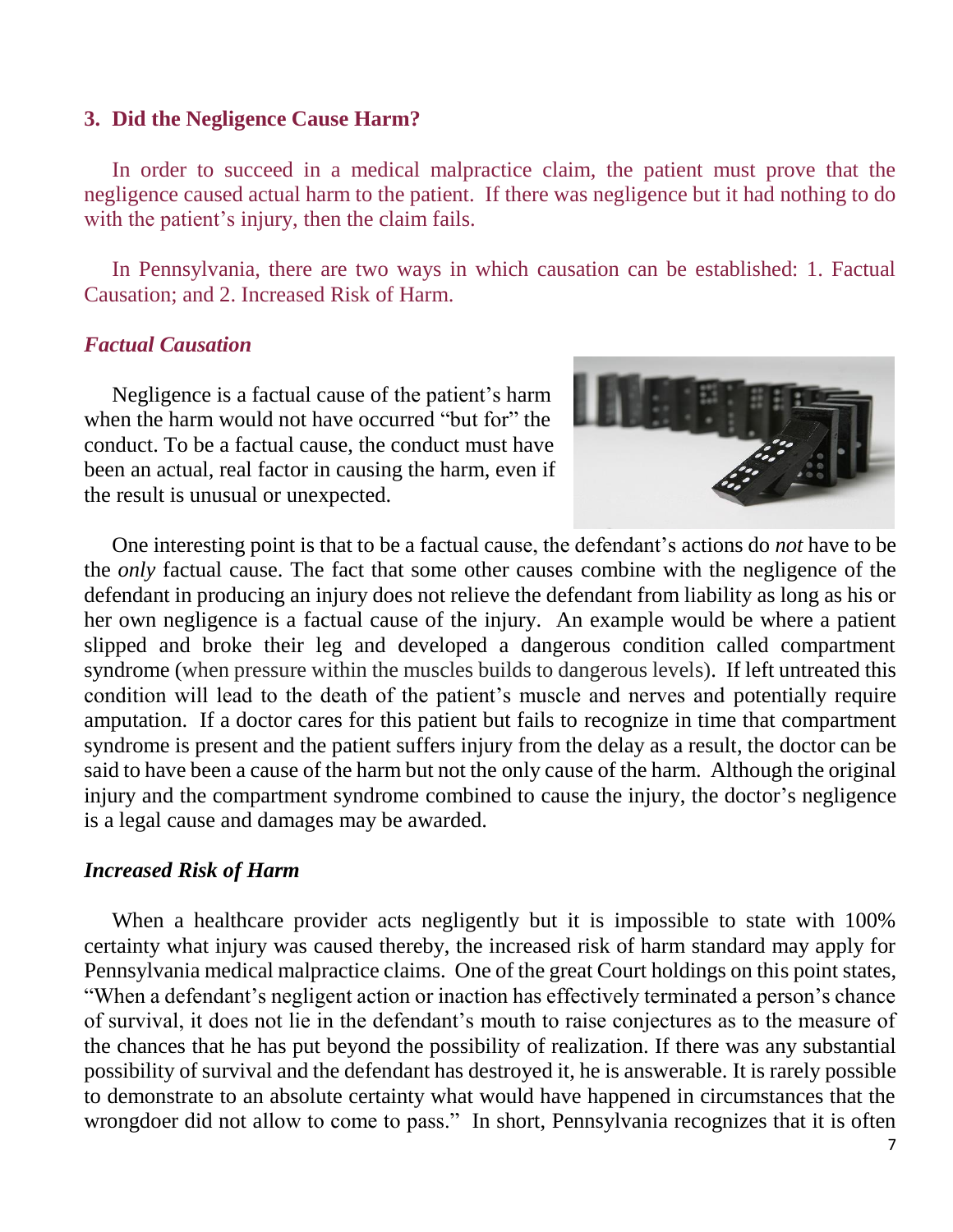impossible to demonstrate to an absolute certainty what would have happened under circumstances that the doctor did not allow to happen due to their negligence.

Pennsylvania law holds that when a healthcare provider negligently fails to act or negligently delays necessary care, and his or her negligence is a factual cause of injuries to the plaintiff, that negligent defendant physician is responsible for the injuries caused.

In order to establish this type of causation, the patient must present expert testimony that the failure to act or delay on the part of the doctor increased the risk to the patient of the harm the patient experienced. This type of testimony provides a sufficient basis to find that negligence was a factual cause of the injuries sustained.

#### **4. Was there Harm?**

Finally, the healthcare provider's failure to meet the standard of care must have caused actual harm. Practically speaking because of how expensive and difficult medical malpractice lawsuits are to undertake, the harm needs to be substantial. A discussion of the types of damages applicable and recoverable from medical malpractice actions is discussed in more detail in the following chapter.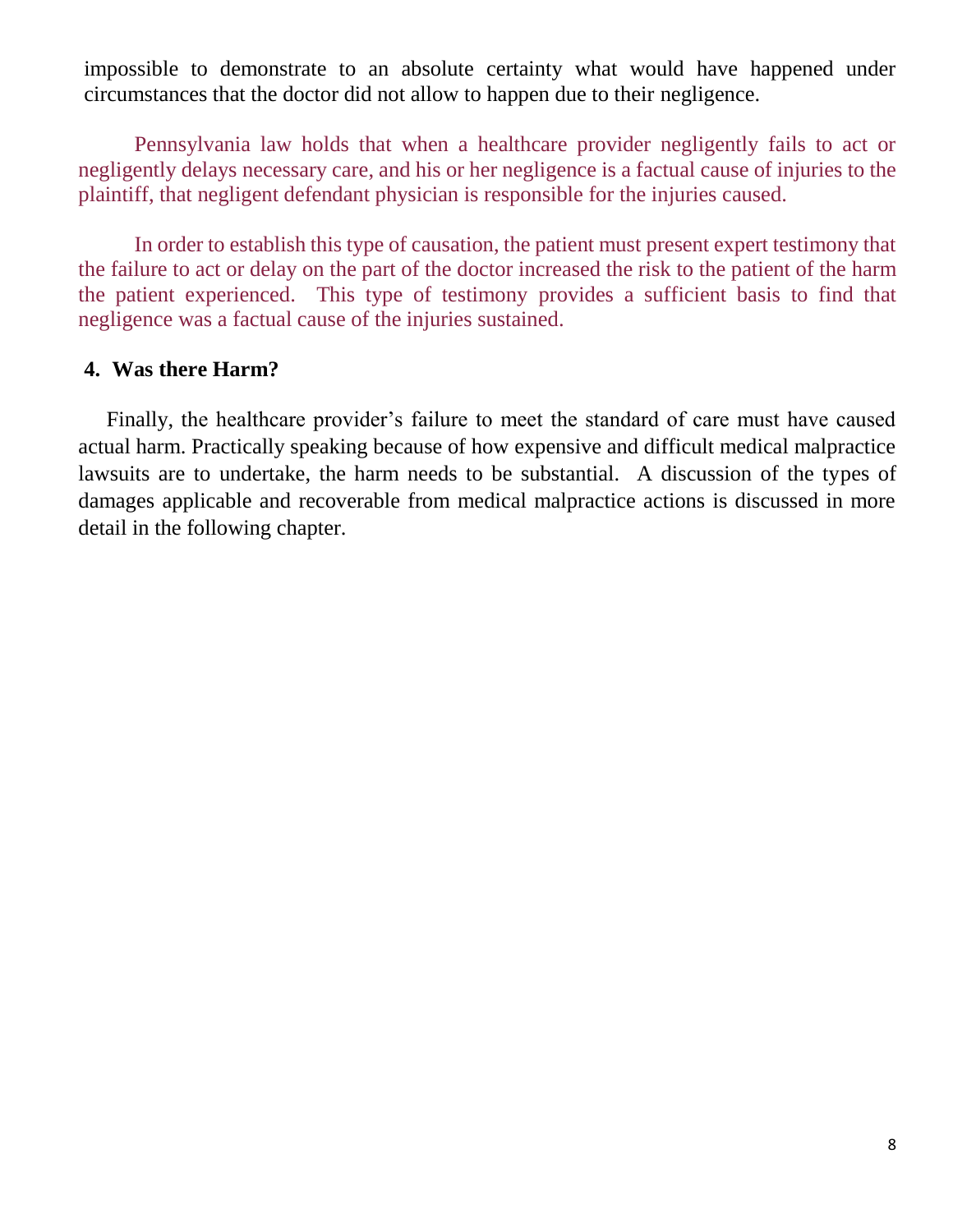## <span id="page-12-0"></span>What Damages are Available for Medical Malpractice?

There are various types of medical malpractice cases ranging from surgery on the wrong body part, to misdiagnosis of a disease. If a case of medical malpractice is proven to have caused harm to the patient, the patient is entitled to be compensated the amount of money damages that fairly and adequately compensates the them for all the physical injuries and financial damages he or she has sustained. The possible damages recoverable in a medical malpractice claim are:

#### **1. Past Medical Expenses**

An injured patient is entitled to be compensated in the amount of all past medical expenses reasonably incurred for the diagnosis, treatment, and cure of his or her injuries from the date of the mistake to the present.

#### **2. Future Medical Expenses**

An injured patient is also entitled to be compensated for all medical and other related expenses including expenses for the purchase and replacement of medically necessary equipment she will reasonably incur in the future for the treatment and care of her continuing injuries. Future medical expenses are typically determined through a combination of the patient's treating doctors and a life care planner. A life care planner is a doctor or nurse who identifies what medical care or accommodations the patient will need in the future and then projects out the total cost for that care for the patient's life expectancy.

#### 3. **Past Lost Earnings**

Oftentimes, the injured patient's ability to work and earn money will be affected by their injury. In such a situation, the law permits the patient to be compensated for the amount of all earnings that he or she has lost from the time of the medical mistake up to the present as a result of his or her injuries. If the patient has been able to continue to work but at a lesser level than before the malpractice injury, the patient may recover the difference between what he or she could have earned but for the harm, minus any sum he or she actually earned from any employment. Because these figures are, generally speaking, straightforward, they can often be established by the injured person's testimony and wage records. Typically, an expert is not needed to calculate the amount of past economic damages.

#### **4. Future Loss of Earnings and Lost Earning Capacity**

Similarly, the patient is also entitled to receive a sum of money that fairly and adequately compensates the plaintiff for all *future* loss of earnings and earning capacity. To establish a claim for this type of damages, the patient must prove through testimony, earnings records, and, often times expert analysis, the total amount of money they would have earned for the remainder of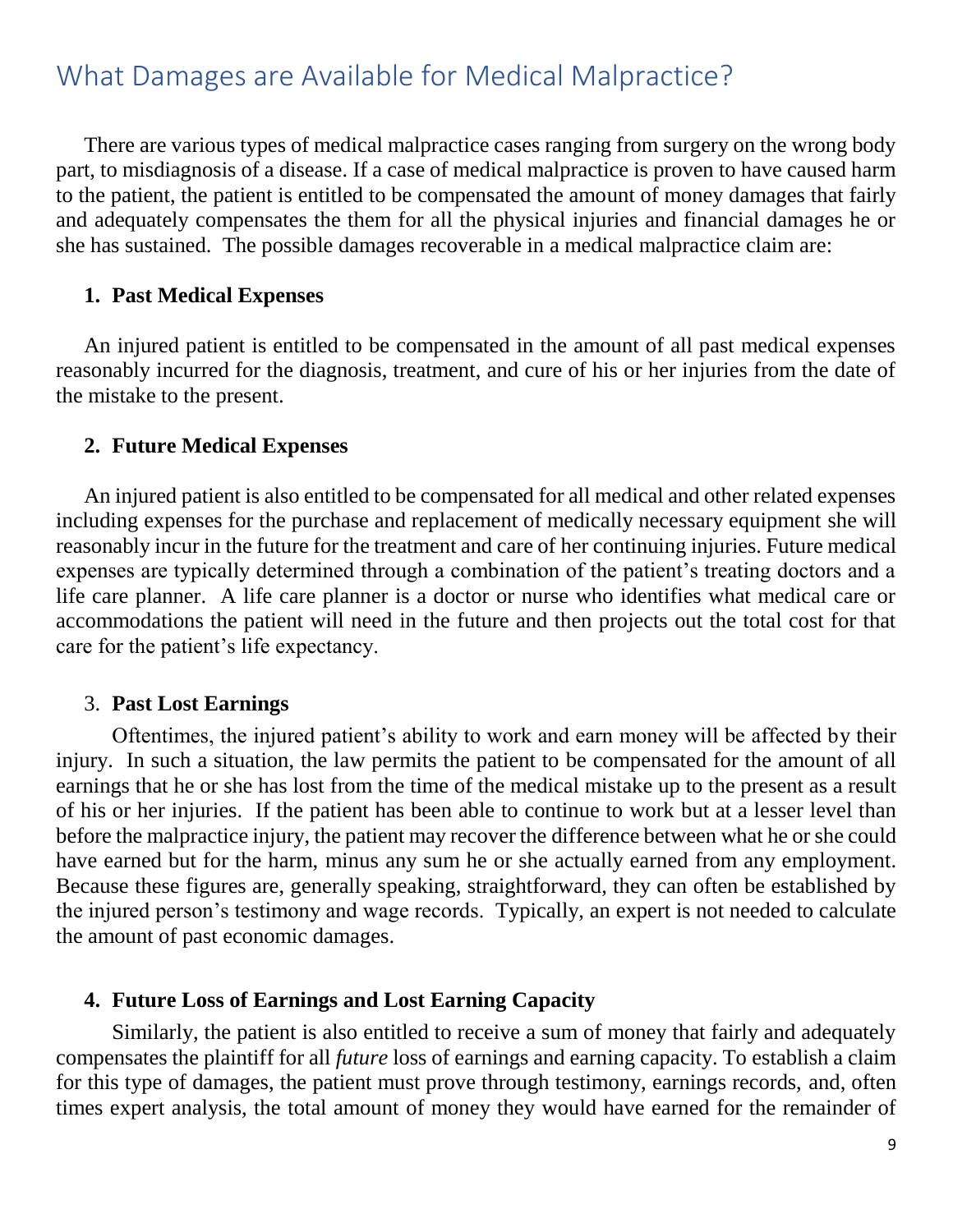their work life or period into the future they are deemed disabled but for the medical mistake that caused harm.

When evaluating a patient's future lost earnings due to medical malpractice, there are a number of additional factors which must be considered, including, the patient's age, education, and work experience; the patient's physical condition before and after the injury; the work that the patient has done in the past or was capable of doing; the work that the patient would have been doing in the future had the injury not occurred; the extent and duration of the patient 's injury; the work the patient will probably be able to do in the future with the injury; the effect increases in productivity have on the amount of the patient's loss (for example when the patient's condition is expected to improve such that they will perform more work in the future); the effect inflation will have on the amount of the loss;

Because of the complexity in evaluating a person's future economic losses, expert testimony is almost always required to weigh in on the total future loss with reduction to present value based upon a reasonably secure fixed income investment factored in.

#### **5. Past and Future Noneconomic Damages – The Human Losses**

Past and future medical costs and earnings losses get the patient out of the "debt" their medical malpractice injury has caused them. To be made whole (or as close as financial compensation can) the patient is entitled to recover money for their noneconomic or "human losses" suffered from the malpractice.

There are four items that make up a damage award for noneconomic loss, both past and future: (1) pain and suffering, (2) embarrassment and humiliation, (3) loss of ability to enjoy the pleasures of life, and (4) disfigurement.

While expert testimony from a doctor or healthcare provider can be used to support a claim for noneconomic damages, it is important to note that a patient's own testimony as to pain and suffering alone can support a jury award. In fact, medical experts are prohibited from testifying that the patient at issue definitively suffered pain. A medical expert can only testify to the nature and type of injury the patient suffered and whether it is reasonable that such an injury would cause pain or suffering.

#### *Pain and Suffering*

The first item to be considered in the patient's claims for damage awards for past noneconomic loss and for future noneconomic loss is pain and suffering. The law in Pennsylvania states that patients who have been harmed by medical malpractice are entitled to be fairly and adequately compensated for all physical pain, mental anguish, discomfort, inconvenience, and distress that they have endured from the time of the injury until the present and that they will endure for the rest of their life as a result of the injuries.

It is important to note that this category of harm relates not just to physical pain (e.g. an injured spinal nerve causing excruciating pain in the patient's leg) but also to mental pain (e.g. the anxiety, stress and depression associated with coming to grips with a permanent injury).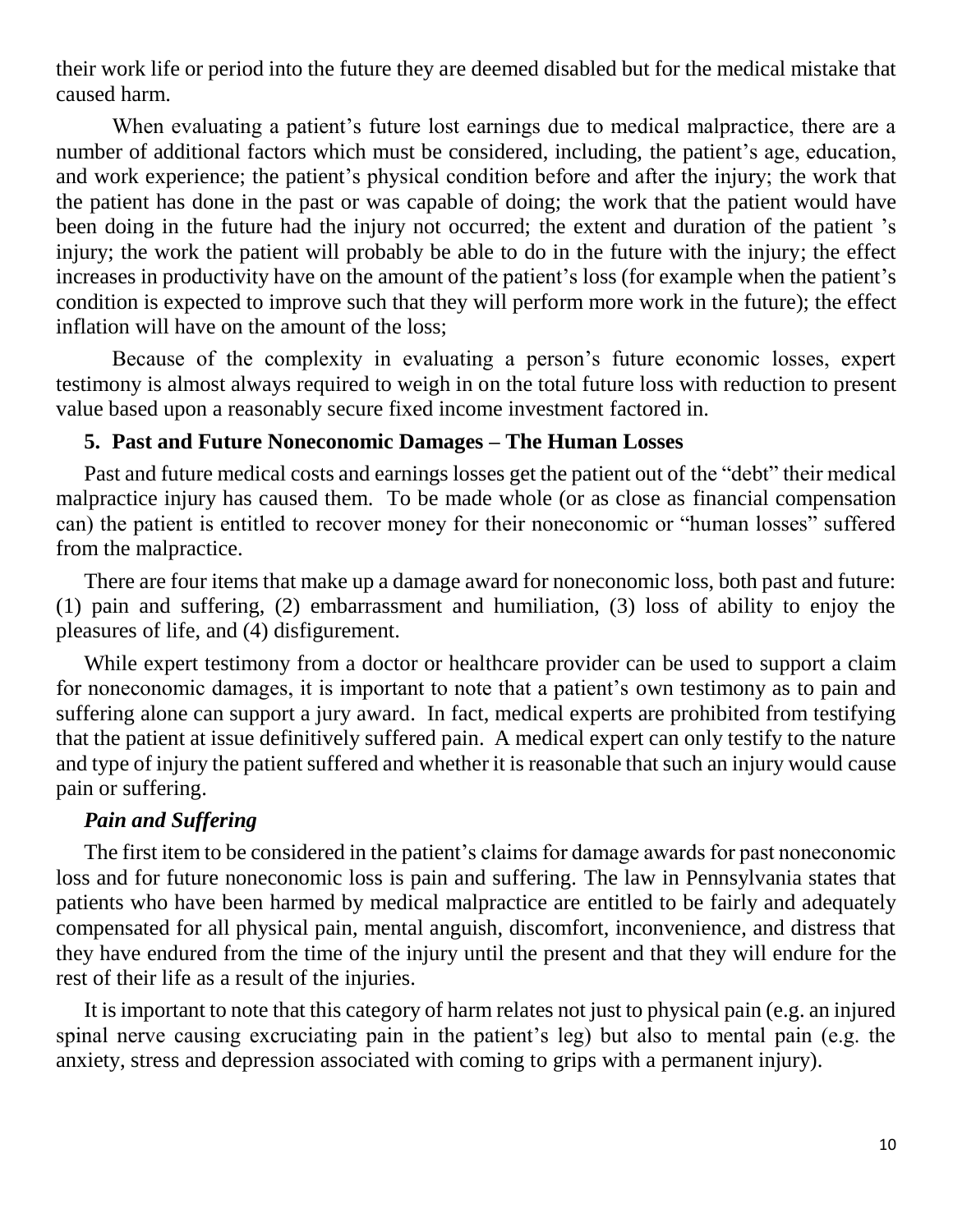#### *Embarrassment and Humiliation*

The second item that goes to make up noneconomic loss is embarrassment and humiliation. Victims of medical malpractice are entitled to be fairly and adequately compensated the embarrassment and humiliation they have endured and will continue to endure for the rest of their life as a result of the injuries.

This category can be one of the most significant harms suffered by a patient. For example, patients left with paraplegia often have to depend on other people to help them bathe and go to the bathroom. How do you put a price on this loss of dignity and the personal degradation associated with it?

#### *Loss of Enjoyment of Life's Pleasures*

The third item of noneconomic damages a patient may claim is loss of enjoyment of life. The patient is also entitled to be fairly and adequately compensated for the loss of his ability to enjoy any of the pleasures of life as a result of the injuries from the time of the injuries until today, and for the remainder of his life.

As was stated in our nation's declaration of independence, there are three key "inalienable rights" we as American's hold in the highest regard – life, liberty and the pursuit of happiness. It is that last category, "the pursuit of happiness" that relates to a patient's right to seek financial compensation for the loss of the ability to enjoy the things in life that make them happy. For example, do we not all cherish a good night's sleep? If an injury, caused by medical malpractice, prevents a patient from ever sleeping they way they used to then they are entitled to be compensated for the loss of their ability to enjoy this pleasure that most of us take for granted. For example, many of us take for granted our ability to walk without a limp and without pain. If a patient's ability to walk has been compromised due to malpractice, the law says they can claim financial compensation for that loss.

#### *Disfigurement*

The fourth and final item is disfigurement. In addition to any damages claimed for pain and suffering, embarrassment and humiliation, and for loss of enjoyment of life, the patient is entitled to be fairly and adequately compensated for any disfigurement she has suffered from the time of the injury to the present and that she will continue to suffer during the future duration of her life.

An important point here is that disfigurement is not limited to just visible scars but also to any limps, speech defects or hearing deficiencies, the patient has suffered from medical practice.

#### *You Cannot Ask a Jury for a Specific Amount of Noneconomic Damages*

In Pennsylvania, lawyers fighting for patients in court are forbidden from asking the jury to award a specific amount of money for the patient's noneconomic damages. They can ask for the specific amount of medical bills and lost earnings but lawyers cannot state a number to the jury for what is fair compensation for the patient's human losses. This makes the job of the jury in appraising this loss muCH more difficult because they are not given any guidelines.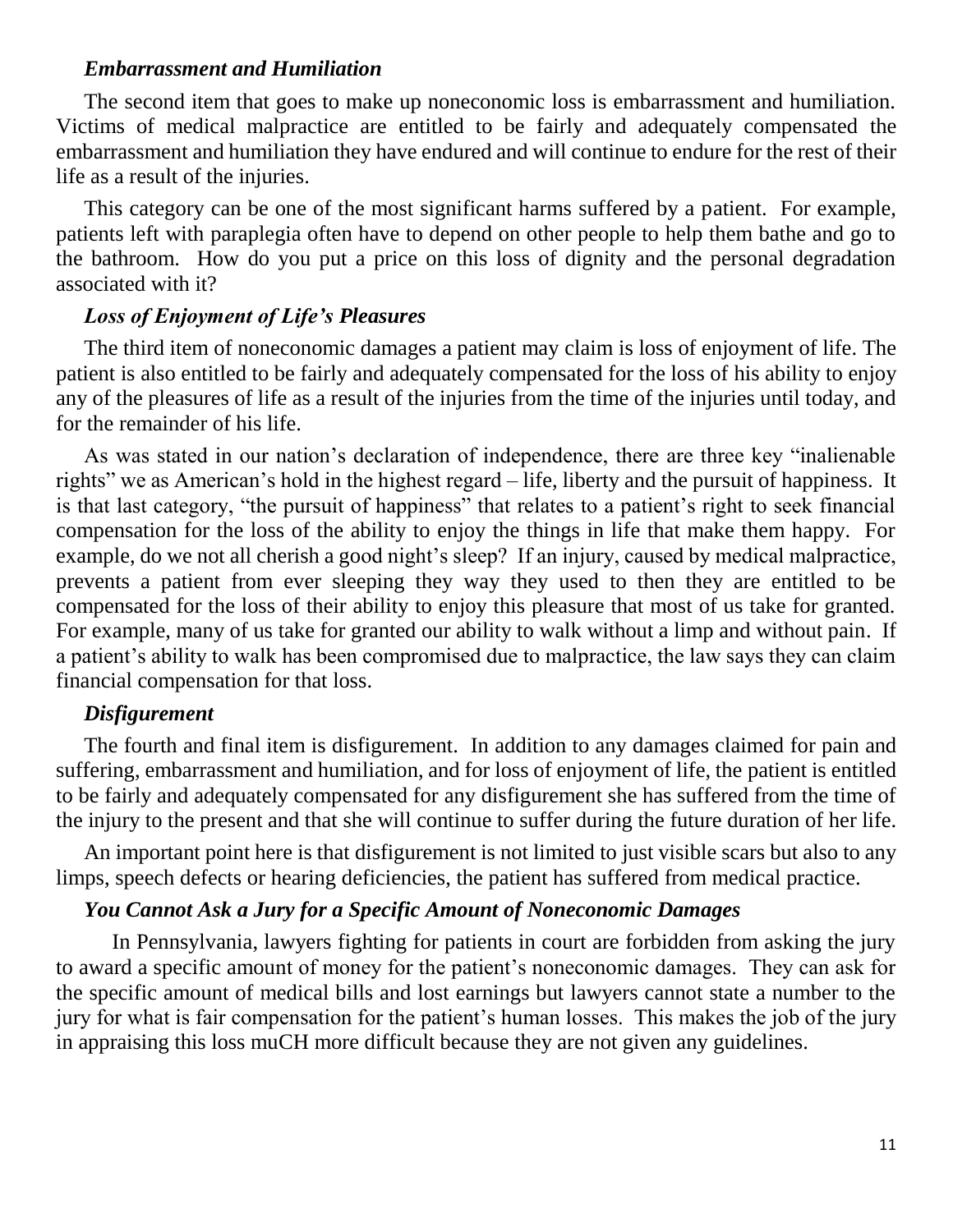## <span id="page-15-0"></span>Statute of Limitations and Repose

#### **Two (2) Year Statute of Limitations for Pennsylvania Medical Malpractice**

In Pennsylvania, patients have a limited time within which to bring their medical malpractice claims. If a patient fails to file a lawsuit in time then they will lose their legal rights to recover financial damages for medical malpractice. This ["Two year limitation" law](https://www.legis.state.pa.us/WU01/LI/LI/CT/HTM/42/00.055.024.000..HTM) in Pennsylvania is called the statute of limitations. See 42 Pa.C.S. § 5524(2). Pennsylvania's statute of limitation states that actions to recover damages for personal injury including medical malpractice, wrongful death, and several other less common kinds of claims must be commenced within two years of the negligent act that caused harm.

#### **Exceptions to the Two (2) Year Statute of Limitations**

There are three (3) primary exceptions to the statute of limitations in Pennsylvania: 1. Late discovery of the negligence; 2. Fraudulent Concealment by the Defendants; and 3. The victim is a minor.

#### **Late Discovery Exception**

Pennsylvania law recognizes the "discovery rule", which pauses the running of the statute of limitations period until the time the patient knows (or should know) that they were injured by medical malpractice.

For example, imagine you have a persistent cough. On January 15, 2014, your PCP sends you for a CT study which reveals a *treatable* tumor in your lung but your doctor misreads the study as unremarkable. Three years later in 2017, you see a different doctor who diagnoses you with end-stage metastatic lung cancer. The second doctor shows you for the first time the CT study from 2014.

If the two-year statute of limitation law for medical malpractice was applied, you would be time barred from filing a claim. With the discovery rule, however, because you did not know about the negligence and need for treatment back in 2014, your statute of limitations would not begin to run until 2017 when you "discovered" what happened. Even though more than two years passed, the discovery rule would allow you to still bring your claim.

#### **Fraudulent Concealment**

The second exception to the statute of limitations is fraudulent concealment. This exception stops the statute of limitations clock in the event the doctor intentionally hid the negligence from the patient. For example, if your surgeon knew he cut something he shouldn't have but did not tell you in hopes you would never discover what occurred, your statute of limitations would not begin to run until the surgeon's negligence was revealed.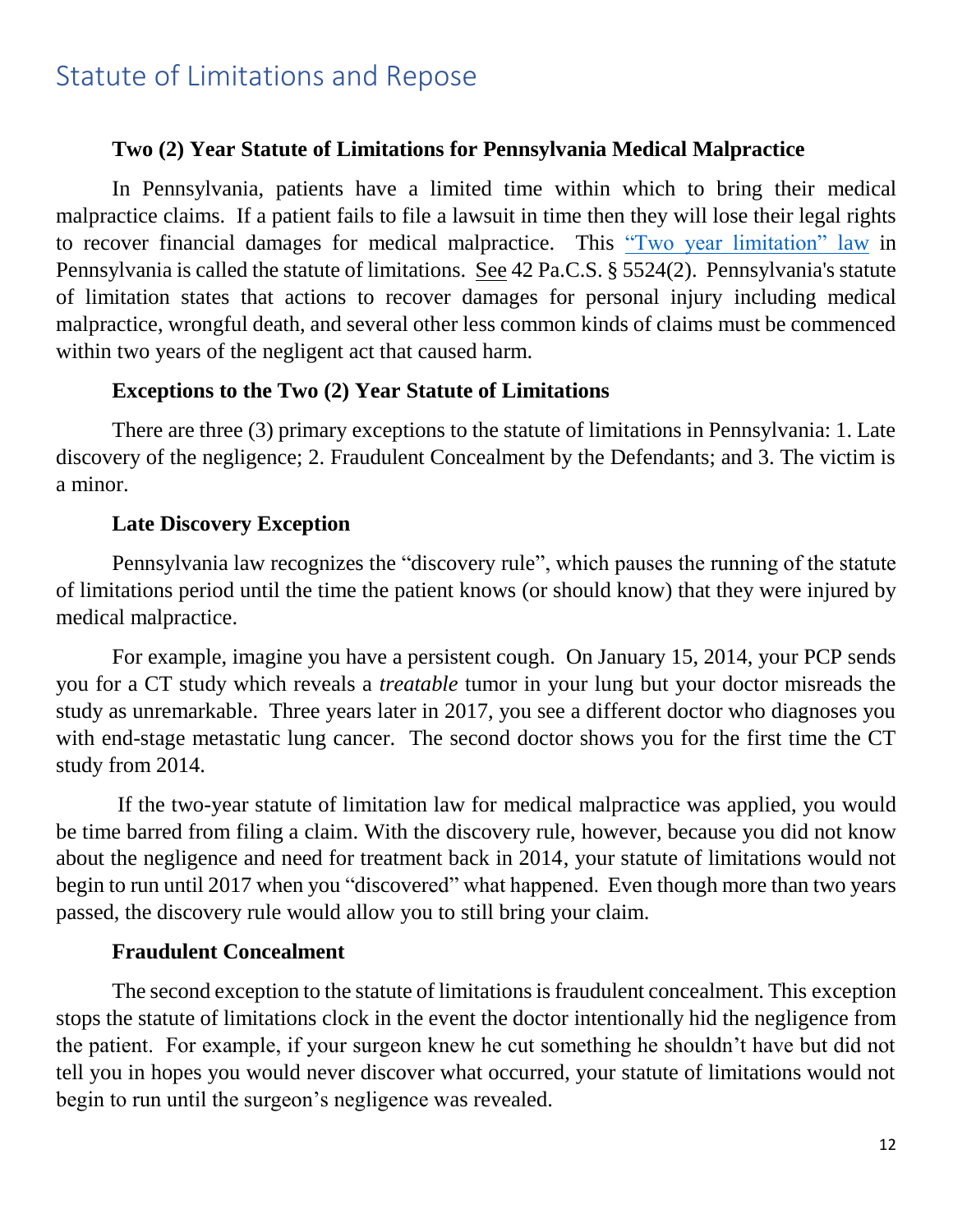#### **Victim is a Minor**

The statute of limitations also does not begin to run for minors who have been injured by malpractice until they turn 18 years old. Minors have until two years *after* their 18th birthday to file a claim. For example, if a pediatrician fails to diagnose and treat a condition that injures a 5 year-old child, the child until her 20th birthday to file a claim.

#### **Seven (7) Year Statute of Repose for Pennsylvania Medical Malpractice**

In almost all cases, the statute of repose is the absolute deadline for a medical malpractice case. This means that, regardless of whether the statute tolls, a victim cannot file a claim past the expiration of the statute of repose. This mostly relates to situations which involve either the late discovery or fraudulent concealment exceptions to the statute of limitations.

Pursuant to Pennsylvania statute 40 Pa.C.S. § 1303.513, most medical malpractice claims against medical professionals are barred after seven years from the date of the malpractice.

Though seven years is the general rule, exceptions still exist for injuries caused by foreign objects and injuries suffered by minors.

The statute of repose does not apply at all to injuries caused by foreign objects left unintentionally in a patient's body. The victim could discover the foreign object fifteen years after the surgery and still be able to file the claim.

**WARNING!** While the statutes of limitations and repose appear relatively straightforward, the actual application is often quite complex and depends on the specific facts of each case. Anyone considering making a claim for personal injuries caused by medical malpractice should immediately consult with a knowledgeable attorney. In most instances, an attorney will explain your specific statute of limitations for free.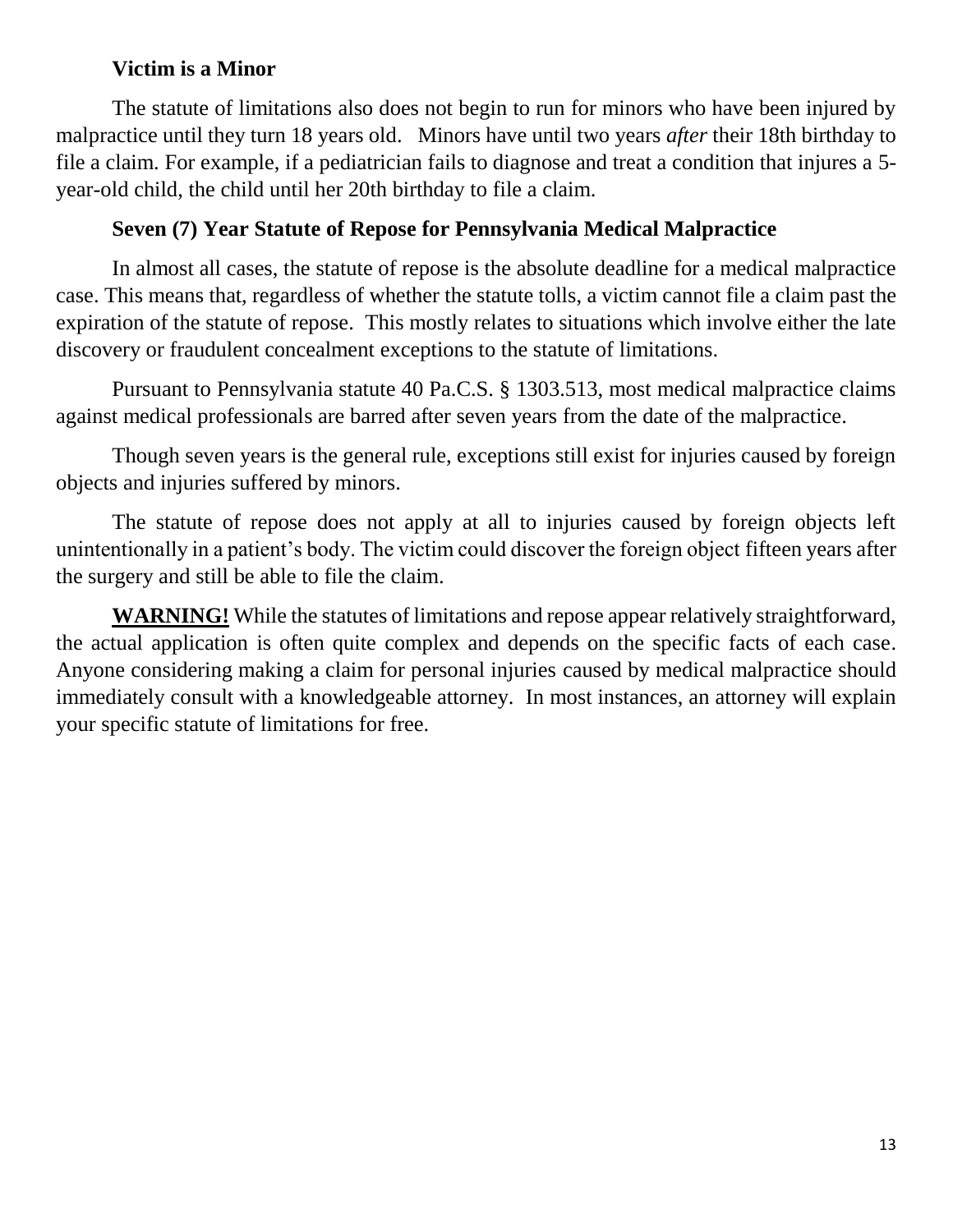# <span id="page-17-0"></span>How Do You Know if YOU Have a Valid Medical Malpractice Claim?

The simple truth is that the only way to know if what happened to you or a loved one was the result of medical malpractice is to seek out the opinion of a seasoned medical malpractice lawyer. Only an experienced Pennsylvania medical malpractice lawyer will be able to determine if your claim meets all the legal requirements of a medical malpractice claim including what the standard of care was and whether it was violated.

Additionally, it is common for patients to believe that unrelated medical conditions that developed after the medical care in question were the result of a medical mistake. Lawyers who have handled many medical malpractice cases from start to settlement or jury verdict are able to help the patient understand which injuries were caused by malpractice and which were not. A well-qualified medical malpractice lawyer also knows how to find the best medical experts who can further determine if what happened was the result of medical malpractice.

Notwithstanding the important role a medical malpractice lawyer plays in helping patients understand what happened and why – there are certain situations that more often than not result in viable medical malpractice claims, including:

- A doctor performs surgery in the wrong place
- A doctor performs the wrong surgery
- A medical instrument or sponge is left inside the patient
- A doctor, nurse or hospital risk manager admits that a mistake was made
- The wrong medication is administered
- A patient on a cardiac monitor suffers an unwitnessed arrest

Of course, even when a patient is fairly certain that true medical malpractice occurred, the wisest next step is to **contact an experienced Pennsylvania medical malpractice lawyer**. This is because the patient will need a legal advocate to help them navigate the settlement and/or litigation process. Going it alone can cost the patient their legal rights and significant amounts of money they may be legally entitled to.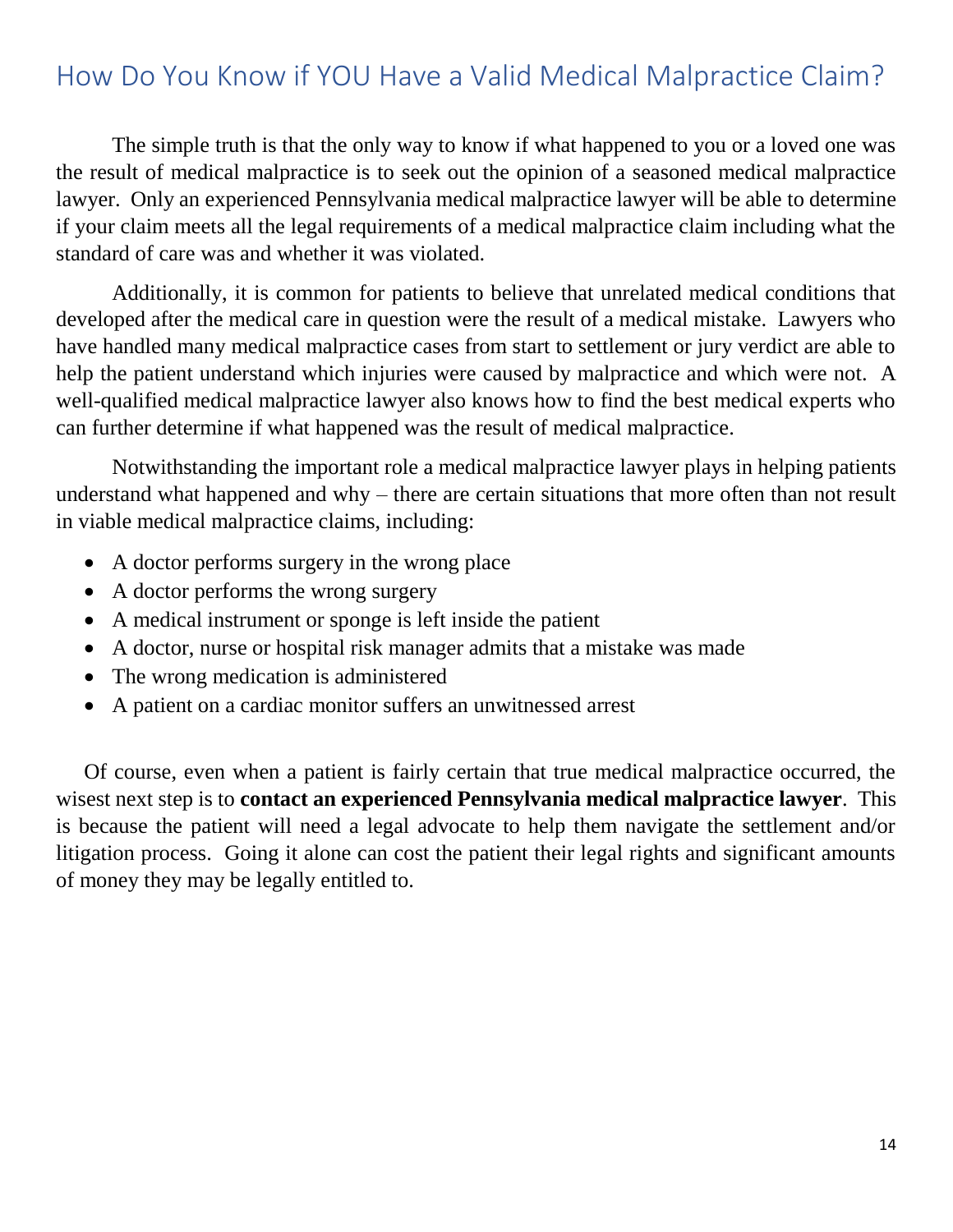# <span id="page-18-0"></span>How to Prevent Medical Malpractice and Protect your Rights

After the thousands of potential medical malpractice claims we have reviewed and the many hundreds of claims we have successfully handled, we believe there are certain steps patients and their families can take to reduce the chance that medical malpractice will occur.

#### **Be Your Own Patient Advocate or Get a Patient Advocate**

Being proactive about medical care is undoubtedly the best step. Do your research! While medical providers can find a well-researched patient annoying, patients should absolutely do research to understand their health condition, what the standard treatments consist of, and document their symptoms. Patients should prepare a written list of questions that they feel are important, and demand full and complete answers from their health-care provider.

The medical system and medicine in general can be intimidating. By educating yourself you empower yourself and are more likely to speak up when something doesn't seem right. We encourage patients to speak up and advocate for your own well-being. If you sense that something is wrong, you should do something about it. Be the squeaky wheel. Tell the doctor or nurse what your concern is. If you do not get the response you need, find someone else. While it is very important to trust your doctor or nurse, it's also important to listen to your gut and use common sense.

And if you feel you cannot properly advocate for yourself, find a family member or friend to be your advocate.

#### **Get a Second or Third Opinion**

Also, you should never be afraid to get a second or third opinion. If you do not feel comfortable with the treatment a doctor is recommending, find another doctor and see what they say. If three different doctors all tell you the same thing you will have more peace of mind that it is the right decision. We see instances where a patient has been treating with the same doctor for a long time and even though they suspect that the treatment they are getting is substandard they stick with the doctor out of loyalty, convenience or because they don't want to hurt the doctor's feelings. But your health is too important and you owe it to yourself or your loved one to make sure the best medical care is obtained.

#### **Keep your PCP and Family in the Loop**

It is a great idea to update your primary care doctor about what is happening you're your medical care outside their office. While your PCP should receive updates from your other medical providers, this information does not always get to them in a timely fashion or get their attention. If you have any concerns about what other medical providers are doing, run it by your PCP and make sure they are aware of and OK with what is happening.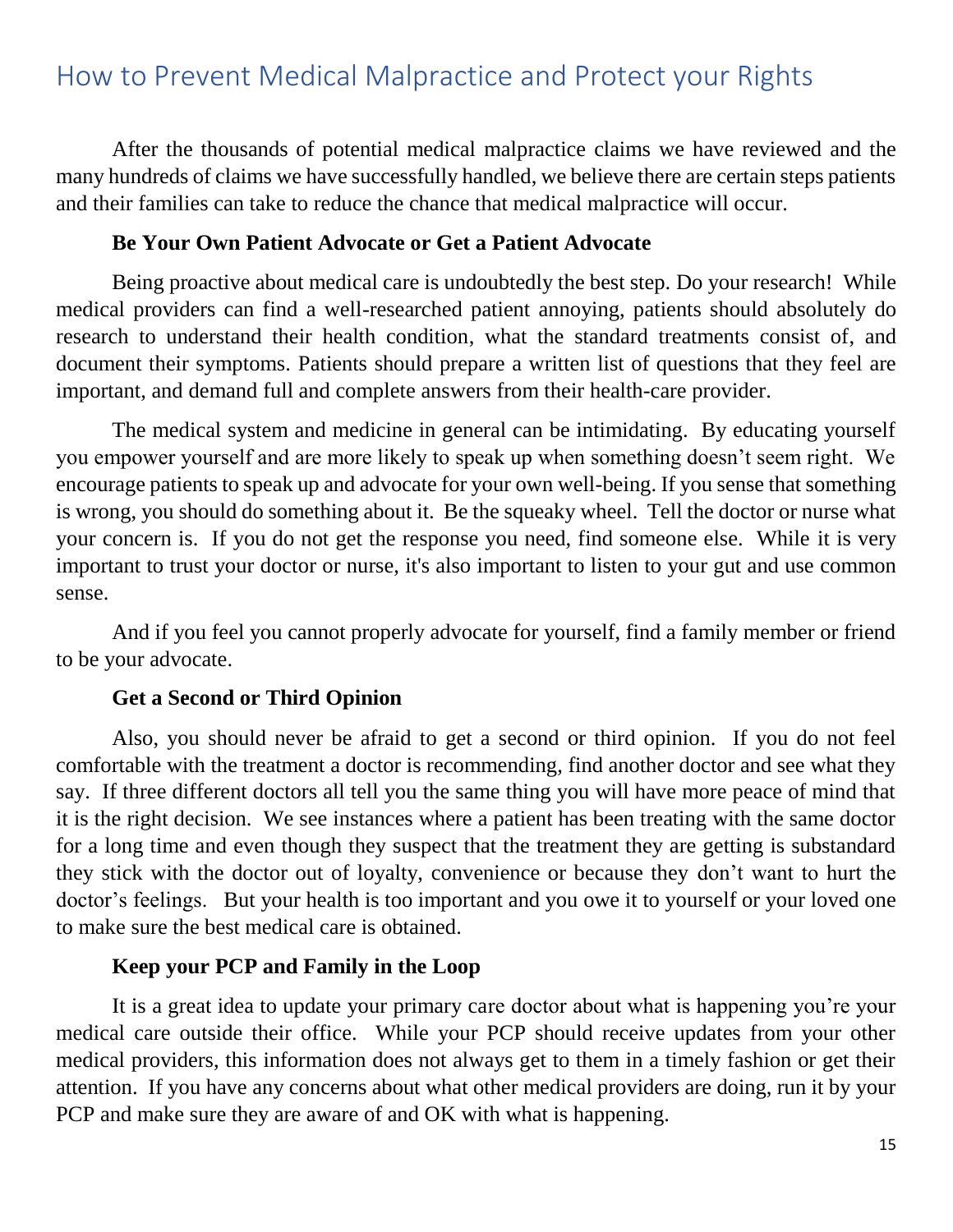Similarly, it is always a good idea to keep your friends and family in the loop, especially those with medical backgrounds – nurses, physician assistants, doctors. It is not uncommon that you may think nothing of a medical development that raises red flags for someone else.

#### **Request Medical Records**

It is also a good idea to obtain copies of your medical records any time you are worried about the care you are getting or how a doctor is documenting your condition and care. Doctors and hospitals are required to provide your medical records to you. In most cases patients can obtain all of their medical records for a small cost. In addition to allowing you a "look behind the curtain", these records will play an important role in the event you have a medical malpractice case. The medical record is the bedrock on which all medical malpractice claims are based. While the patient's recollection of what happened is often very important, pretty much all medical malpractice cases are founded on the facts within the records. For example, imagine your elderly family member is hospitalized for pneumonia and has to be placed on a ventilator. You stay with the patient as much as you can but have to go home from time to time. One day when you return to the hospital a doctor explains that your loved one has suddenly become unresponsive and appears to have lost brain function. Your loved one later dies and you are given no explanation for what happened. But when a medical malpractice lawyer gets the medical records you learn that the breathing tube was misplaced by a physician's assistant and despite alarms sounding no one responded when your loved one's oxygen levels fell to dangerous levels. Without the records you have no clue; but with the records you know your loved one's death was preventable and the result of medical negligence.

It's best to request these records prior to filing a medical malpractice claim so your healthcare provider does not attempt to change your information. Although it is illegal to falsify medical records and, due to the advent of electronic medical records, it is much harder nowadays to get away with, we still, from time to time, see healthcare providers attempt to modify the records in order to escape liability.

#### **Keep A Journal**

In general, it is a great idea to keep a journal or log of events that occurs during medical treatment. It is easy to forget what a doctor or nurse may have said or what and when certain events happened. It can be comforting and empowering to have a document from which to explain to other medical providers what has happened.

Journals can also be very helpful in supporting medical malpractice claims. This is because documentary evidence is usually seen as more credible by defense lawyers and juries when compared to a witness's memory. A journal entry is believed to be more accurate because it was created at or about the time of the events in question whereas memories are subject to hindsight bias and distortion.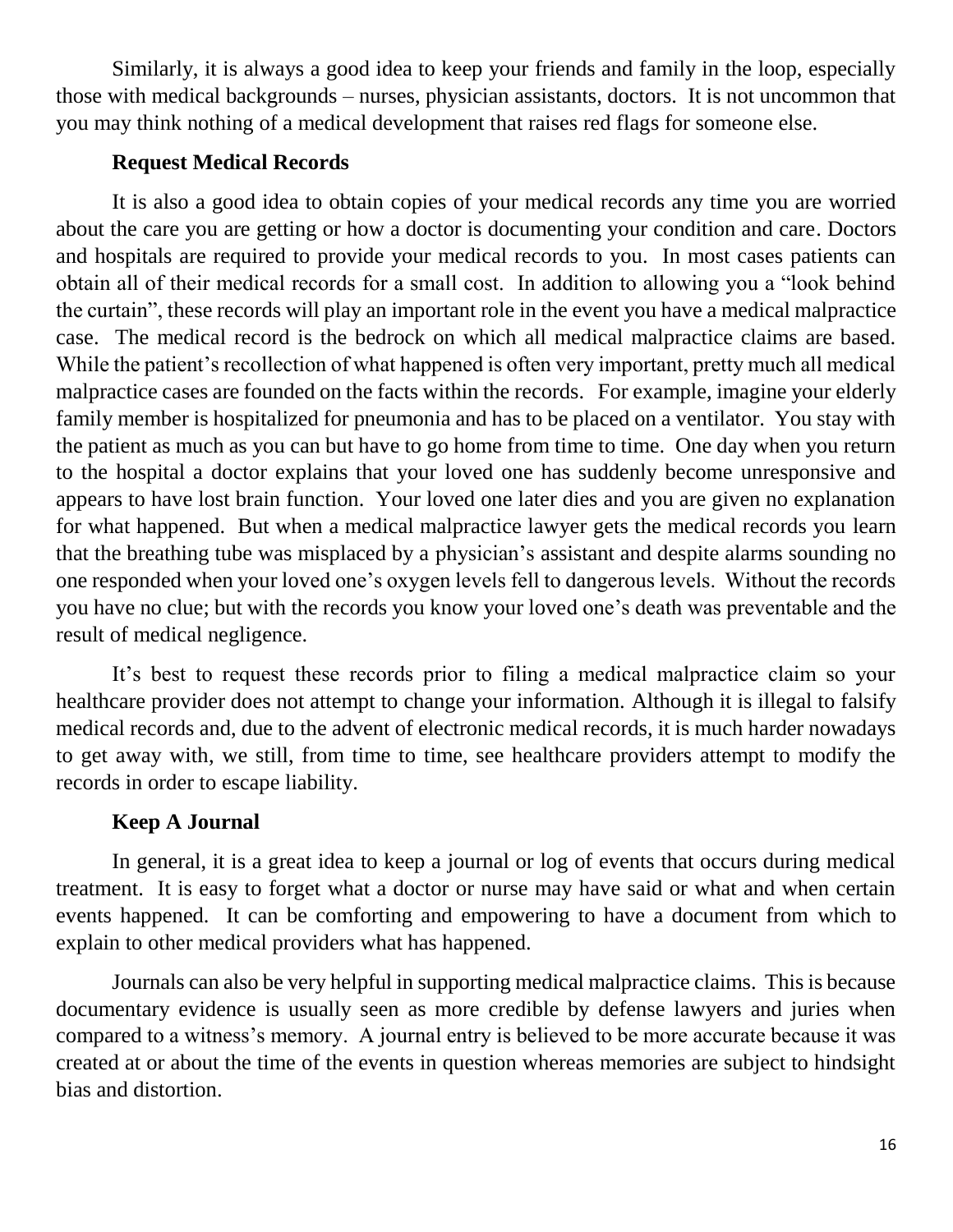When keeping a medical journal (and you can do this on your cell phone note function, email or in written form) describe the signs and symptoms as they occur and as they are reported. Write down which medical providers did what and said what and when everything happened. Write as much and as often as you can. Again, in our experience, the more detail that is contained in the journal the more trustworthy it is found to be. In the event of medical malpractice that causes a serious injury or death, you should write down in detail the impact of the medical error.

#### **Speak with an Experienced Medical Malpractice Lawyer**

When it comes to protecting your legal rights in a medical malpractice claim, the most important step you can take is to immediately speak with an experienced Pennsylvania medical malpractice lawyer. While no one wants to consult with an attorney, the stakes are simply too high for patients who have been seriously injured from medical care.

We have, regrettably, had to turn away many patients who had been seriously injured from medical malpractice because they waited too long and the statute of limitations had expired. It is not unusual for a medical malpractice claims to result in settlements or jury verdicts for hundreds of thousands, even millions of dollars. Resultantly, the decision to pursue and investigate a potential medical malpractice claim could be one of the biggest and most important decisions a patient ever makes in their life. Doesn't it make sense then to seek the help of a lawyer who is an expert in handling such matter?

There are two other significant reasons patients should consult with a medical malpractice lawyer: 1. The lawyer's investigation is free; and 2. A good lawyer will give the patient answers, regardless of whether there is an actionable claim for medical malpractice.

First, any quality medical malpractice lawyer will conduct a claim investigation for free. This means that the attorney will listen and document the facts of the claim as the patient knows them and then, if the lawyer believes there may be a case, the lawyer on his or her own dime will obtain the relevant medical records, review them, study the relevant medical literature and, in some cases, secure the opinion of an expert. If there is no case, there is not charge. If there is a case, the lawyer will only be reimbursed if money is later recovered. Thus, for the patient, there is no risk in asking a lawyer to investigate.

Second, a good medical malpractice lawyer, will explain to the patient what happened and why, regardless of whether it is a case. The truth is that we have to decline more than 90% of the medical malpractice claims we investigate. Thus, more often than not, we explain to a patient or patient's family that the care they question was appropriate. But we pride ourselves on providing patients with an explanation for why it is not a case, including why the medical care was appropriate or why the outcome was not the result of medical malpractice. We know that patients struggle wondering why? It is important to us to answer that question.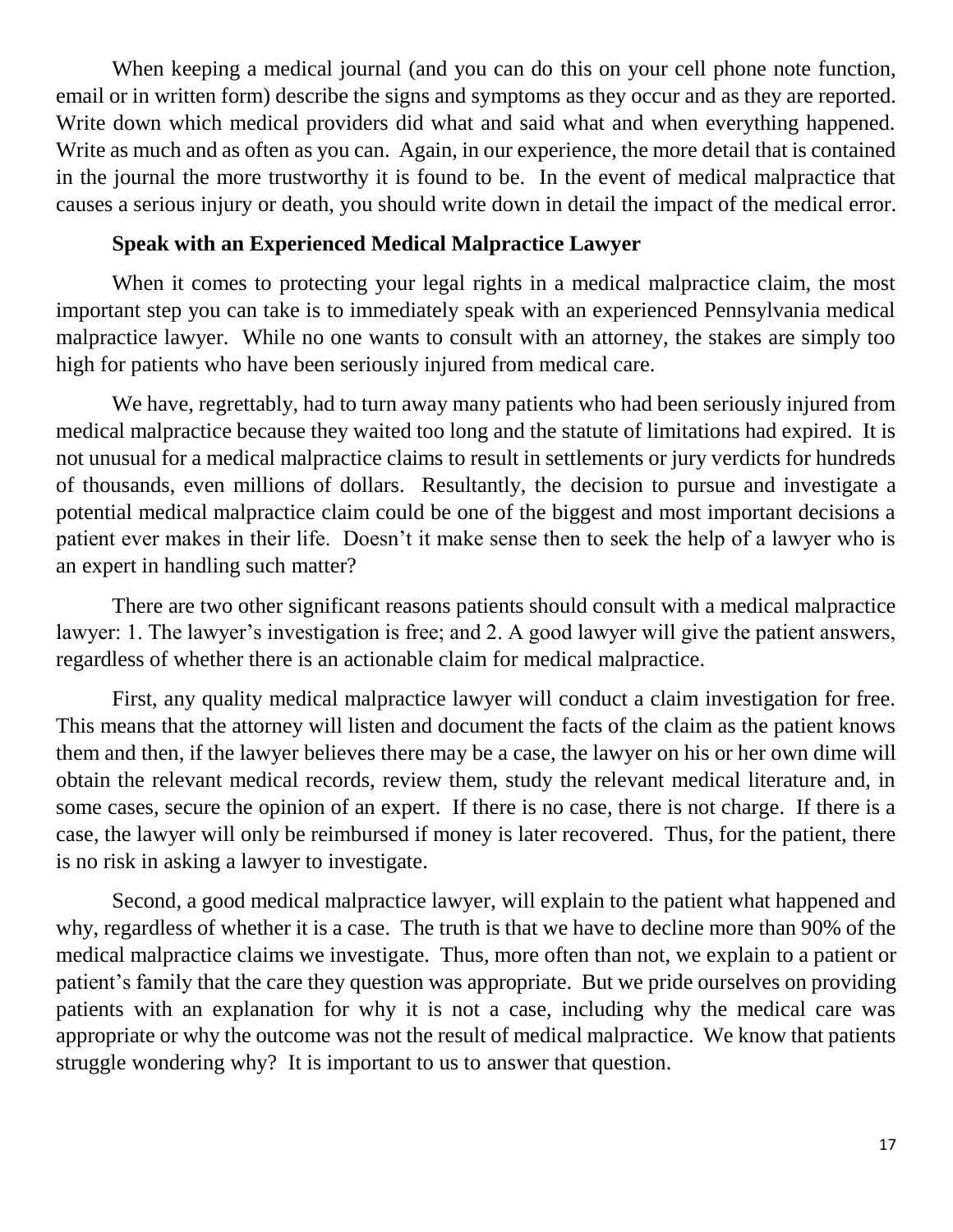# The 3 Keys to Picking the Best Medical Malpractice Lawyer for YOUR Case

No one wants to be in the position where they have to find a medical malpractice lawyer. As we have seen, however, medical malpractice does not discriminate and when it happens, selecting the right lawyer for the case is a critical decision. In our experience there are three key factors patients or their families should consider to select the best medical malpractice lawyer for their unique case:

#### **1. Make Sure the Firm or Lawyer Focuses on Medical Malpractice Law**

First, make sure to research medical malpractice lawyers and law firms online. Read the reviews about them on their website as well as search engines like Google. Ask friends and family if they know anyone who was satisfied with the medical malpractice lawyer they know. Ask friends in the medical field who they know to be the most formidable medical malpractice lawyers. Ask lawyer friends to provide you a list of competent medical malpractice lawyers.

Once you have identified several candidate medical malpractice law firms and lawyers, make sure they focus a significant portion of their practice on medical malpractice lawsuits specifically. There are many lawyers and law firms who list "medical malpractice" on their website but who do not actually specialize in this type of law. Instead, they are looking to sign cases up and refer them or settle them quickly and cheaply.

#### **2. Make Sure the Firm or Lawyer Has Tried Malpractice Jury Trials**

Second, we find that most of our clients would prefer to avoid a jury trial if at all possible. Because of that, we work our absolute hardest to make sure our client's cases are proven so clearly that a settlement is obtained.

It is critically important, however, that the law firm who represents you has a track record and reputation for trying medical malpractice lawsuits to jury verdict. This is because sophisticated insurance companies are largely making the decision whether to settle your case and for how much. If the insurance company knows you are represented by a lawyer or law firm ready, willing and able to take your case to a jury trial then they are more likely to settle the case and settle for money in order to avoid the risk of sustaining a large, public jury verdict. On the other hand, if a medical malpractice insurance company sees that your lawyer never tries cases and always looks to take any settlement no matter how paltry then the insurance company is sure to either refuse to settle or offer unfair money. The reputation of your medical malpractice lawyer can result in hundreds of thousands, even millions of dollars of difference in the outcome of your case.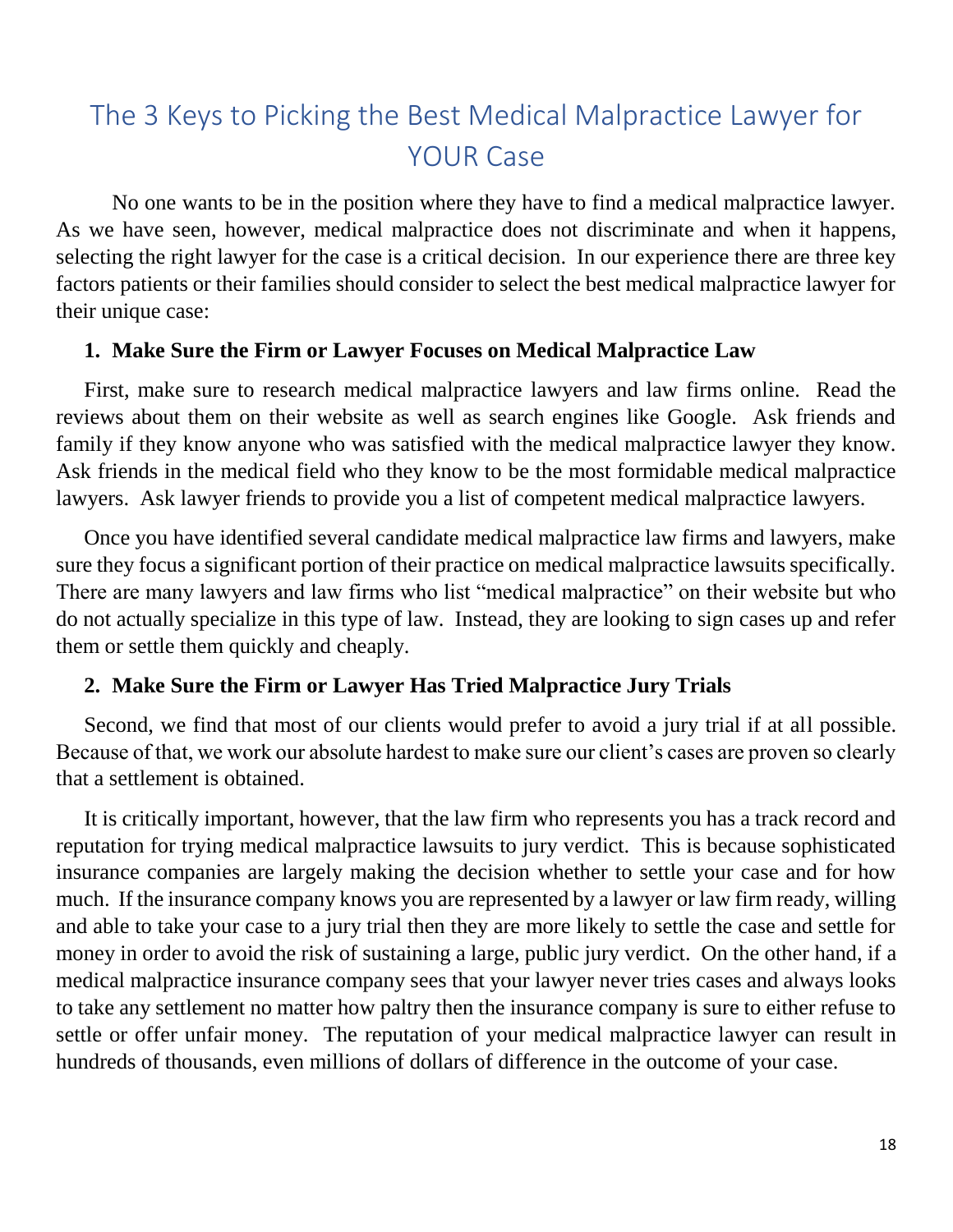#### **3. Make Sure You Like and Connect with the Lawyer and Firm**

Third, after you have confirmed that the lawyer or law firm focuses on medical malpractice law and has a track record of trying cases to a jury when circumstances require, the third and final key step is to meet with the lawyer and make sure your like and connect with them.

The truth is there are several terrific and well-qualified medical malpractice law firms in Pennsylvania but not all of them are right for your case. It is important you like and trust the lawyer that will represent you and fight for you. Medical malpractice lawsuits are, generally, long and stressful. Because malpractice case can take years to resolve with numerous difficult moments and decisions throughout, it is critical you believe in what your lawyer is recommending. If you do not like your lawyer or worse, do not trust your lawyer, then a medical malpractice lawsuit can turn into a nightmare.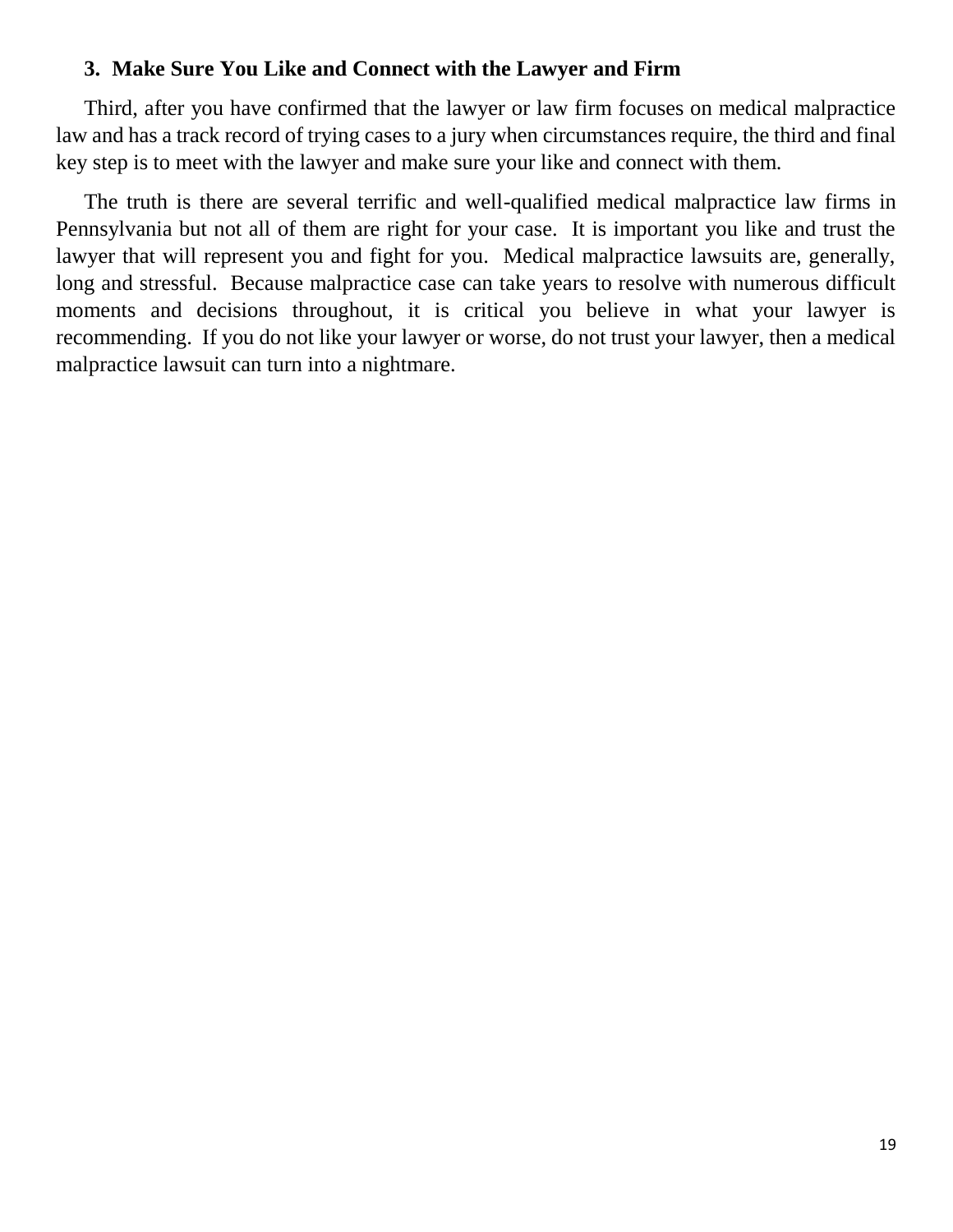# **Thank you!**

Thank you for reading our Pennsylvania Medical Malpractice eBook! We commend you for taking the time to learn more about Pennsylvania medical malpractice law in order to protect your legal rights. Your interest in this book means a lot to us.

If you have any questions about any of the topics discussed in this book or have questions about your own potential Pennsylvania medical malpractice lawsuit, we encourage you to contact us. We love hearing from our readers and helping people get answers to their questions.

Visit us on the web: [www.meyersmedmal.com](http://www.meyersmedmal.com/)

Or

Call us: (412) JUSTICE